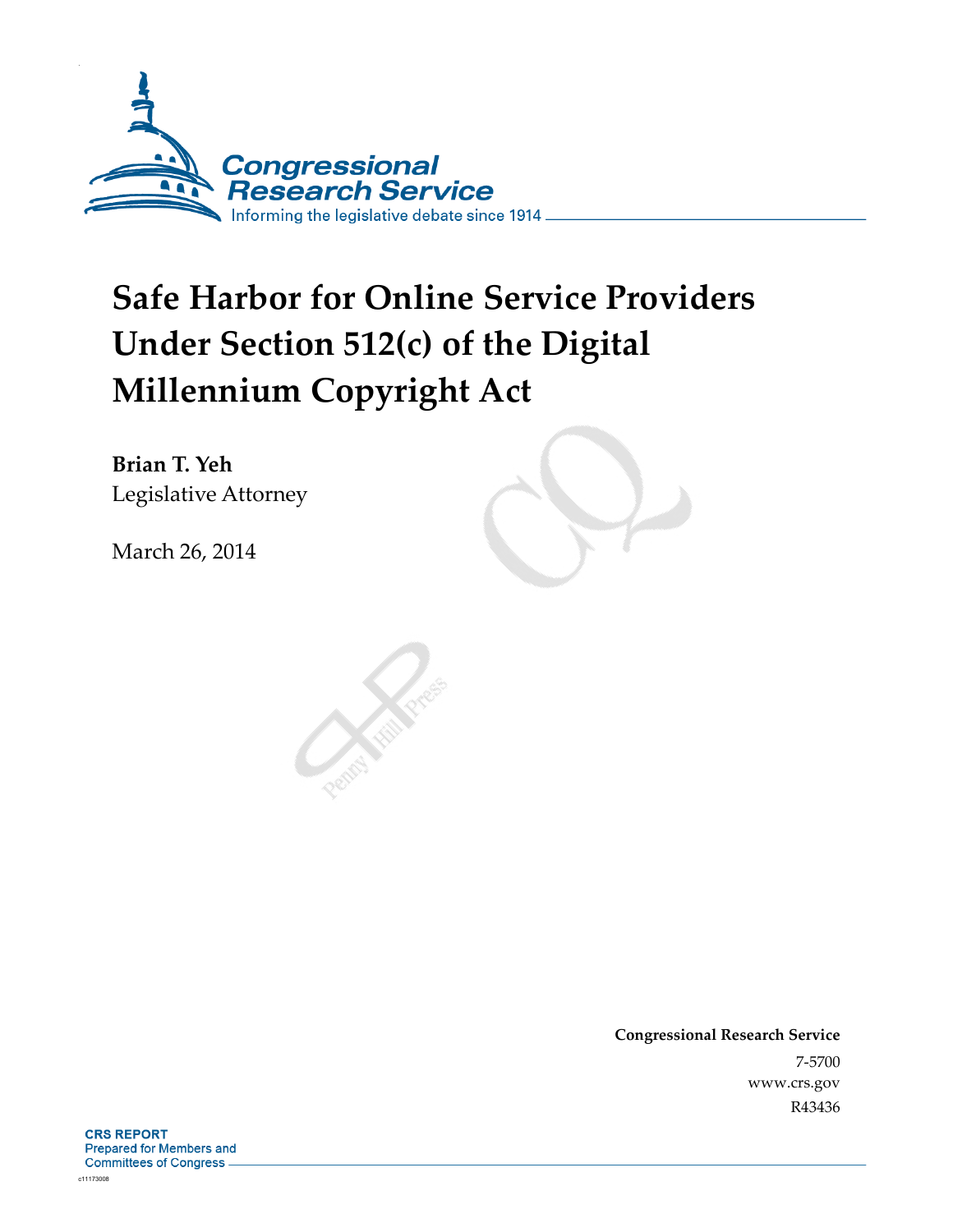### **Summary**

.

Congress passed the Digital Millennium Copyright Act (DMCA) in 1998 in an effort to adapt copyright law to emerging digital technologies that potentially could be used to exponentially increase infringing activities online. Title II of the DMCA, titled the "Online Copyright Infringement Liability Limitation Act," added a new Section 512 to the Copyright Act (Title 17 of the U.S. Code) in order to limit the liability of providers of Internet access and online services that may arise due to their users posting or sharing materials that infringe copyrights. Congress was concerned that without insulating Internet intermediaries from crippling financial liability for copyright infringement, investment in the growth of the Internet could be stifled and innovation could be harmed.

The § 512 "safe harbor" immunity is available only to a party that qualifies as a "service" provider" as defined by the DMCA, and only after the provider complies with certain eligibility requirements. The DMCA's safe harbors greatly limit service providers' liability based on the specific functions they could perform: (1) transitory digital network communications, (2) system caching, (3) storage of information on systems or networks at direction of users, and (4) information location tools. In exchange for the shelter from most forms of liability, the DMCA requires service providers to cooperate with copyright owners to address infringing activities conducted by the providers' customers. The safe harbor thus reflects a "grand bargain" between creative content-producing industries and Internet companies that seeks to both promote investment in the Internet and protect copyright holders' intellectual property rights.

The DMCA expressly states that a service provider is not required to actively monitor its service for infringing activity. However, § 512 requires a service provider, upon proper notification by the copyright owner of online material being displayed or transmitted without authorization, to "expeditiously" remove or disable access to the allegedly infringing material. In addition, a service provider must remove or disable access to material upon acquiring actual knowledge that materials or activities on its system or network are infringing (for example, actual knowledge can be obtained by the copyright holder's notification) *or* when the service provider becomes aware of facts or circumstances from which infringing activity is apparent (so-called "red flag" knowledge). Service providers that meet the eligibility conditions of the § 512 safe harbor are thus shielded from liability for *unknowingly* hosting content that infringes copyrights, whereas § 512 provides copyright holders a simple and cost-effective procedural mechanism for remedying online infringement of their intellectual property rights. Courts have found that the burden of actively monitoring online copyright infringement lies on copyright holders.

This report focuses primarily on the third safe harbor functional category, "storage of information on systems or networks at direction of users," which includes any website that stores digital content that users have uploaded for public consumption or for sharing purposes, such as popular social media and online services YouTube, Facebook, Dropbox, Flickr, Google Drive, and Blogger. The report will describe and analyze the statutory language establishing the safe harbor as well as discuss federal court cases that have considered the scope and application of the DMCA safe harbors and the extent to which online service providers can be held indirectly liable for copyright infringement committed by their users.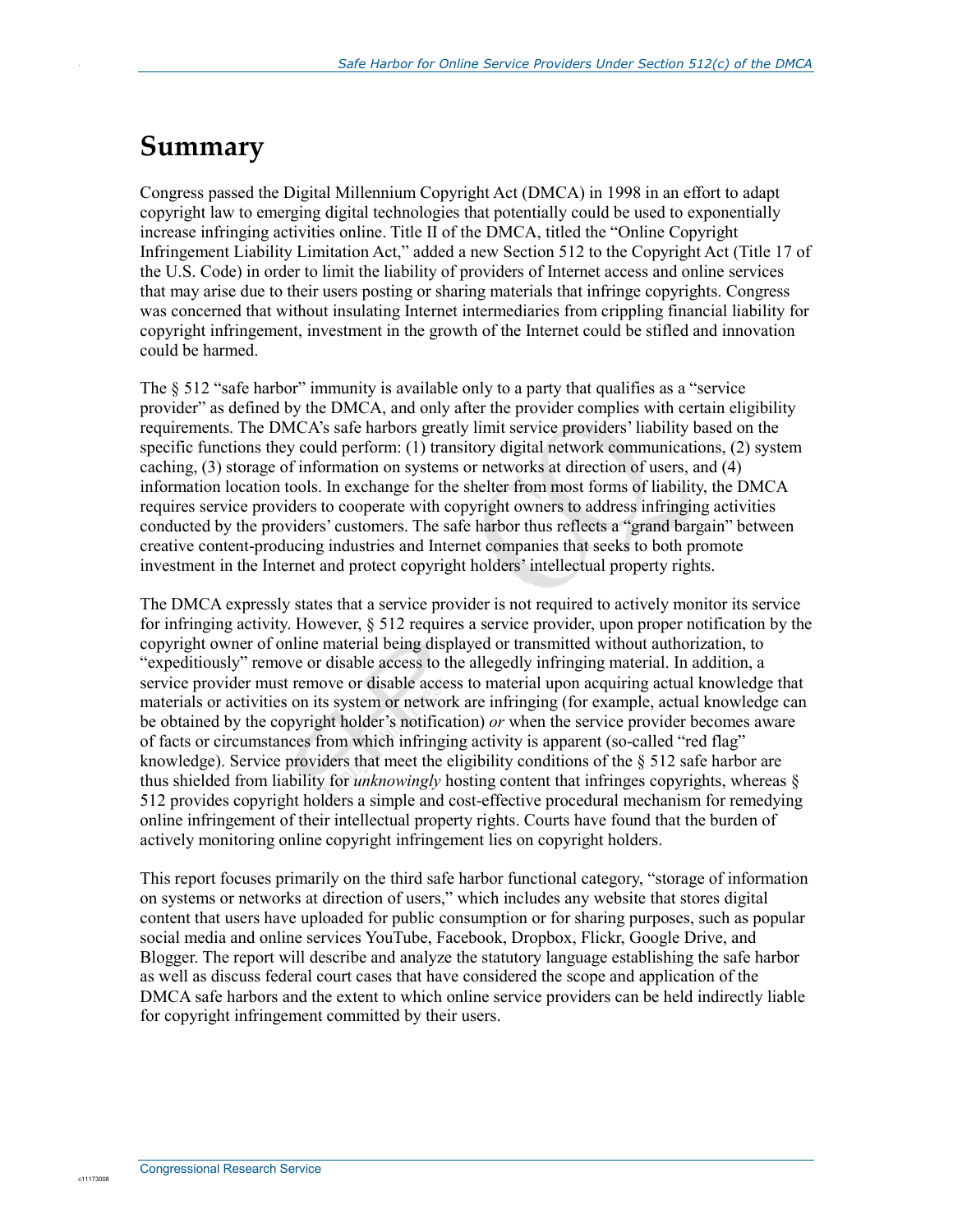## **Contents**

| Willful Blindness. |  |
|--------------------|--|
|                    |  |
|                    |  |

#### Contacts

|--|--|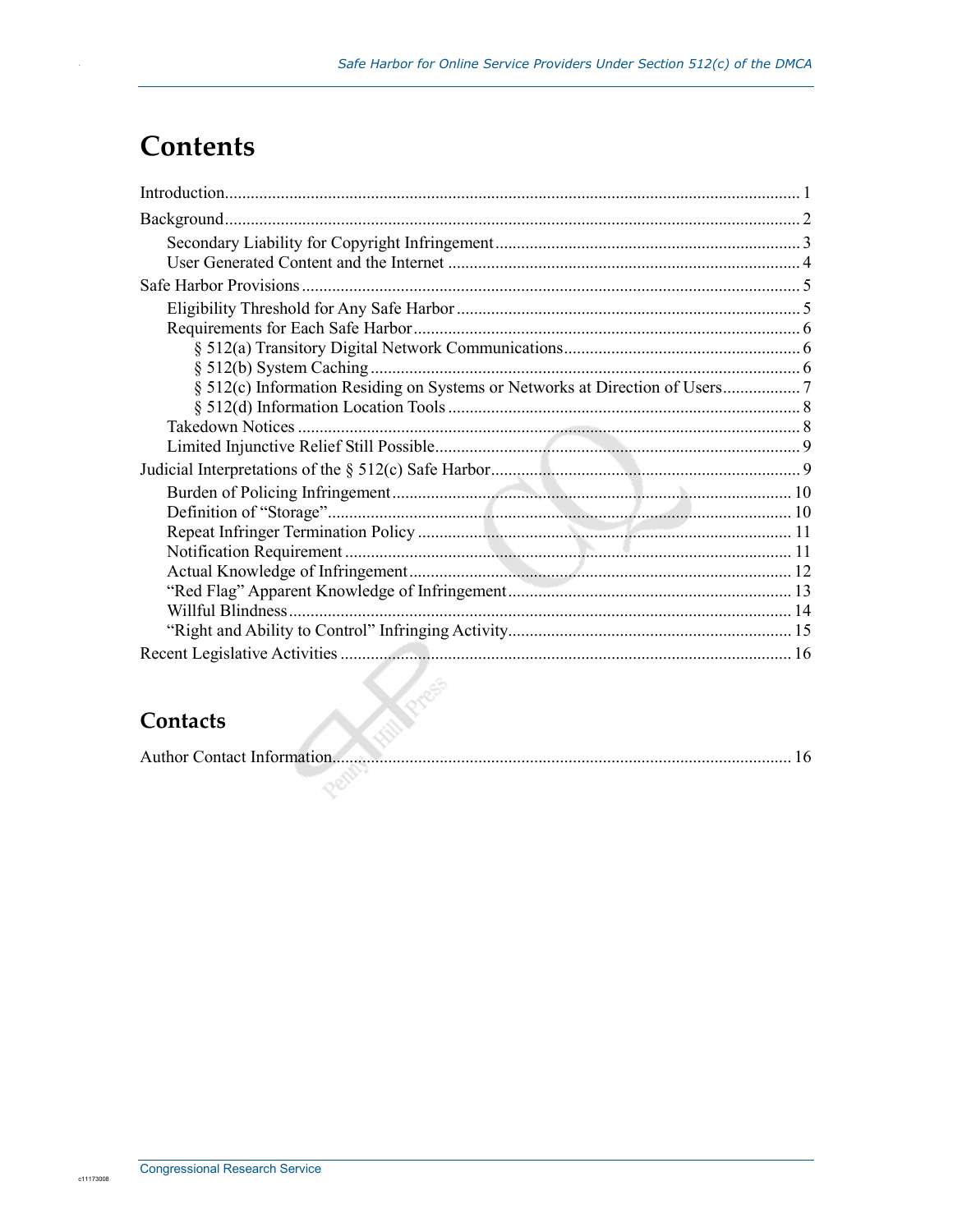### **Introduction**

.

Online service providers (OSPs) and Internet service providers (ISPs) provide critical infrastructure support to the Internet, allowing millions of people to access online content and electronically communicate and interact with each other. The potential for computer users to infringe intellectual property rights using the Internet, specifically copyrights, could expose "intermediary" service providers to claims of secondary liability, such as contributory and vicarious copyright infringement. Concerned about this significant legal vulnerability of service providers, Congress passed the "Online Copyright Infringement Liability Limitation Act," Title II of the Digital Millennium Copyright Act ( $\overline{DMCA}$ ) of 1998,<sup>1</sup> in an effort to adapt copyright law to an evolving digital environment.<sup>2</sup> The act added a new Section 512 to the Copyright Act (Title 17 of the U.S. Code), which provides limitations on the liability of OSPs and ISPs against claims of copyright infringement arising from their users' activities on their digital networks.<sup>3</sup>

The act's legislative history indicates that Congress wanted to provide service providers with "more certainty ... in order to attract the substantial investments necessary to continue the expansion and upgrading of the Internet."<sup>4</sup> At the same time, Congress desired to preserve "strong incentives for service providers and copyright owners to cooperate to detect and deal with copyright infringements that take place in the digital networked environment."<sup>5</sup> The DMCA therefore includes several conditions that the service provider must satisfy in order to qualify for § 512 "safe harbor" protection from most infringement liability, and requires that the service providers' activities be encompassed within one of four specified categories of conduct. The safe harbors correspond to the following four functional operations that might otherwise constitute copyright infringement: (1) transitory digital network communications, (2) system caching, (3) storage of information on systems or networks at direction of users, and (4) information location tools.<sup>6</sup>

One federal district court assessed the "dual purpose and balance" of  $\S 512$  in the following manner:

Congress created tradeoffs within the DMCA: service providers would receive liability protections in exchange for assisting copyright owners in identifying and dealing with infringers who misuse the service providers' systems. At the same time, copyright owners would forgo pursuing service providers for the copyright infringement of their users, in exchange for assistance in identifying and acting against those infringers.<sup>7</sup>

A public interest group has praised the importance of the DMCA's safe harbor provisions to the development of the Internet:

c11173008

7 In re Verizon Internet Servs., Inc., 240 F. Supp. 2d 24, 37 (D.D.C. 2003), *rev'd sub nom*. Recording Indus. Ass'n of Am. v. Verizon Internet Servs., Inc., 351 F.3d 1229 (D.C. Cir. 2003).

 1 P.L. 105-304, 112 Stat. 2860 (1998) (codified at 17 U.S.C. § 512).

<sup>&</sup>lt;sup>2</sup> See Ellison v. Robertson, 357 F.3d 1072, 1076 (9<sup>th</sup> Cir. 2004).

<sup>&</sup>lt;sup>3</sup> The Digital Millennium Copyright Act of 1998: U.S. Copyright Office Summary, 8 (Dec. 1998) at http://www.copyright.gov/legislation/dmca.pdf. (Hereinafter "Copyright Office Summary.")

<sup>4</sup> 144 CONG. REC. S11,889 (daily ed. Oct. 2, 1998) (statement of Sen. Hatch).

 $<sup>5</sup>$  H.Rept. 105-796, 105<sup>th</sup> Cong., 2d Sess. 72 (1998).</sup>

 $6$  17 U.S.C. § 512(a)-(d).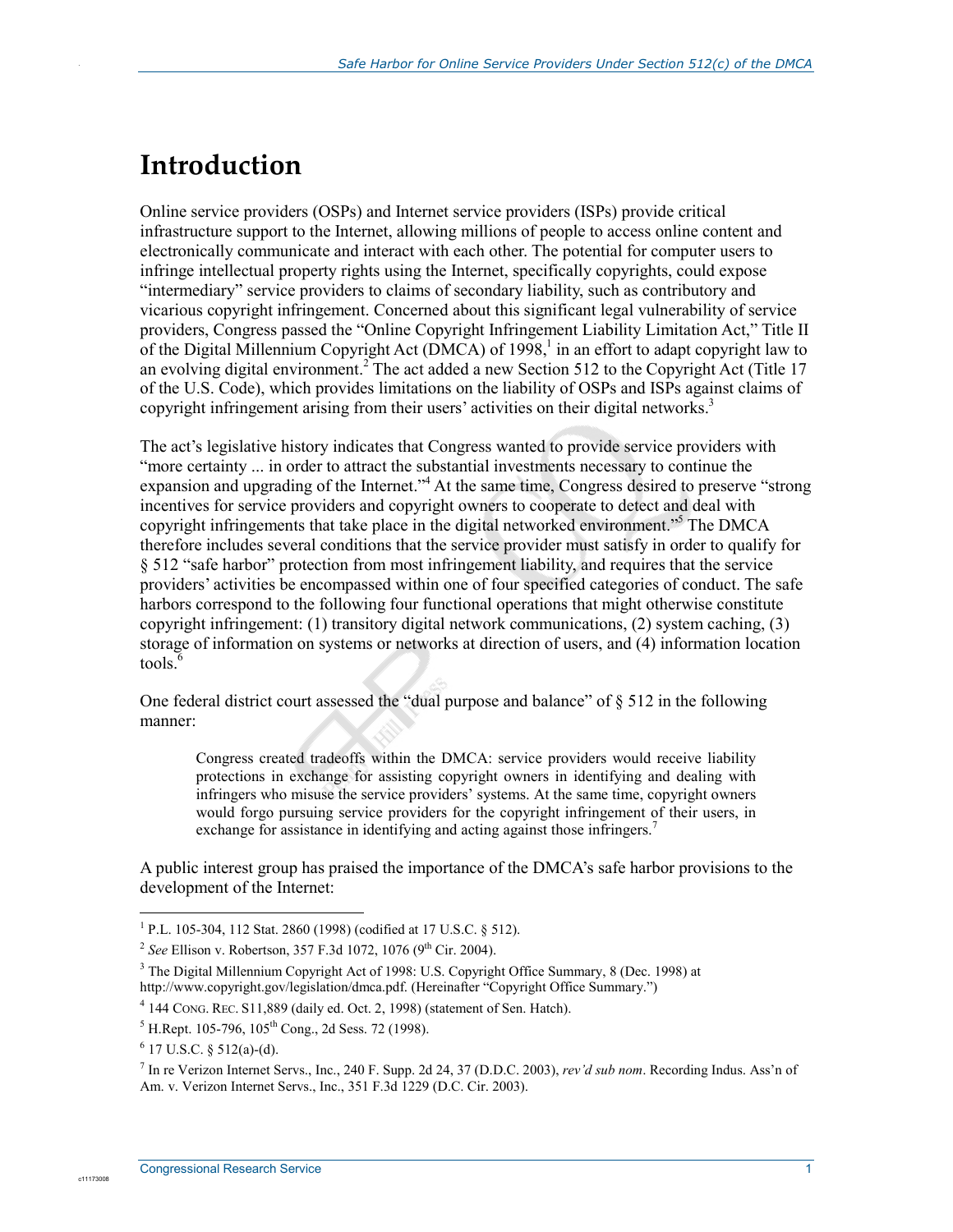Without these protections, the risk of potential copyright liability would prevent many online intermediaries from providing services such as hosting and transmitting user-generated content. Thus the safe harbors have been essential to the growth of the Internet as an engine for innovation and free expression.<sup>8</sup>

Although all four safe harbors will be described at the beginning of this report, the primary focus for the rest of the report will be on the third category that encompasses the function of many popular Internet businesses today: "storage of information on systems or networks at direction of users." This safe harbor is essential to the business model of most ISPs and OSPs that permit user generated content (UGC) to be stored or shared using their networks.

# **Background**

.

Copyright is a federal grant of legal protection available to the creator or owner of certain original works of creative expression, including books, movies, photography, art, and music.<sup>9</sup> A copyright holder possesses several exclusive legal entitlements under the Copyright Act, which together provide the holder with the right to determine whether and under what circumstances the protected work may be used by third parties. The grant of copyright permits the copyright holder to authorize or refuse to authorize others to exercise the following exclusive rights:

- the reproduction of the copyrighted work;
- the preparation of derivative works based on the copyrighted work;
- the distribution of copies of the copyrighted work;
- the public performance of the copyrighted work; and
- the public display of the copyrighted work, including the individual images of a motion picture.<sup>10</sup>

Therefore, a party desiring to reproduce, adapt, distribute, publicly display, or publicly perform a copyrighted work must either (1) obtain the permission of the copyright holder (usually granted in the form of a license agreement that establishes conditions of use and an amount of monetary compensation known as a royalty fee); (2) comply with the terms of compulsory licenses established by law;<sup>11</sup> or (3) assert that such use falls within the scope of certain statutory limitations on the exclusive rights such as the "fair use" doctrine—but the validity of such claim may be subject to the judgment of a federal court.<sup>12</sup>

Each exclusive right of a copyright holder is potentially subject to licensing; for example, a third party wishing to reproduce a copyrighted work as well as publicly perform the work must negotiate separate licenses from the copyright holder to engage in the different activities.

1

<sup>8</sup> Electronic Frontier Foundation, *Digital Millennium Copyright Act*, *at* http://www.eff.org/issues/dmca.

 $9$  17 U.S.C. § 102(a).

<sup>10 17</sup> U.S.C. § 106.

<sup>&</sup>lt;sup>11</sup> "Statutory" or "compulsory" licenses compel copyright owners to allow third parties to use creative works under certain conditions and according to specific requirements, in exchange for payment of royalty fees at a rate determined by a federal government body known as the Copyright Royalty Board.

<sup>12 17</sup> U.S.C. § 107.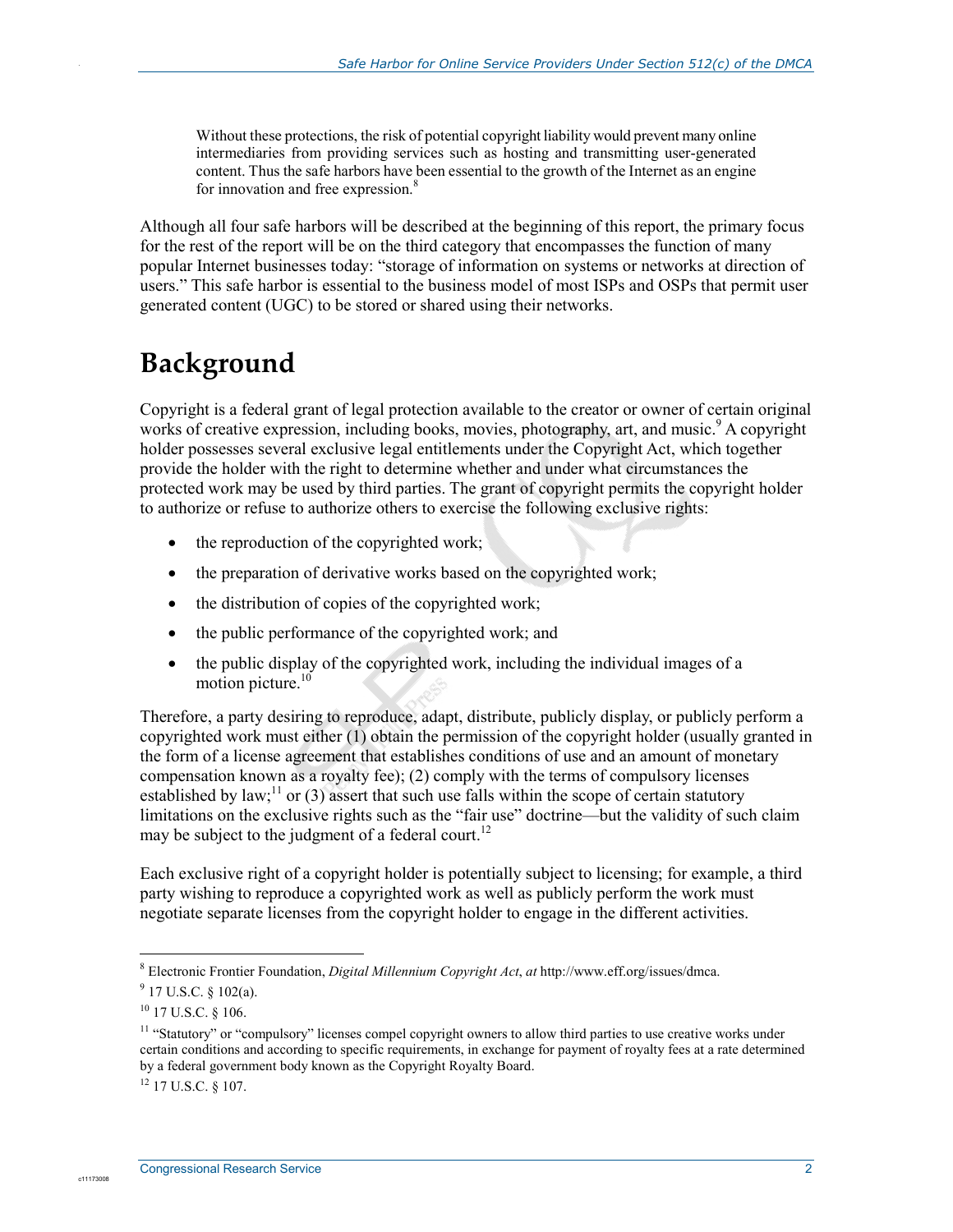Unauthorized use of a copyrighted work by a third party in a manner that implicates one of the copyright holder's exclusive rights constitutes infringement.<sup>13</sup> The copyright holder may file a lawsuit in federal court against an alleged infringer for a violation of any of the exclusive rights conferred by copyright. The Copyright Act provides several civil remedies to the copyright holder that is harmed by infringement, including the possibility of obtaining injunctive relief, $14$  actual damages suffered by the copyright owner due to the infringement,<sup>15</sup> statutory damages,<sup>16</sup> and costs and attorney fees.<sup>17</sup>

The rights conferred by a copyright do not last forever. Copyrights are limited in the number of years a copyright holder may exercise his/her exclusive rights. In general, an author of a creative work may enjoy copyright protection for the work for a term lasting the entirety of his/her life plus 70 additional years.<sup>18</sup> At the expiration of a term, the copyrighted work becomes part of the public domain. A work in the public domain is available for anyone to use without the need to seek prior permission of the creator of the work.

#### **Secondary Liability for Copyright Infringement**

Someone who *directly* infringes a copyright is not the only party potentially liable for infringement; one who significantly "aids and abets" another party's commission of a direct infringement may also be sued by the rights holder for *indirect*, or secondary, infringement. The concept of secondary infringement has its roots in tort law and the notion that one should be held accountable for directly contributing to another's infringement.<sup>19</sup> The federal courts have recognized secondary infringement liability in copyright and trademark law, while the Patent Act contains provisions that expressly authorize it.<sup>20</sup> Because online service providers often solely provide the means for their users to upload and distribute content, rather than providing the content themselves, service providers are more likely to be charged with secondary infringement liability rather than sued for direct infringement.

In copyright law, there are three common theories of indirect infringement liability: contributory, vicarious, and inducement liability. For contributory copyright infringement liability to exist, a court must find that the secondary infringer "with knowledge of the infringing activity, induces, causes or materially contributes to the infringing conduct of another.<sup>"21</sup> "Vicarious" infringement liability in copyright law is possible where a defendant "has the right and ability to supervise the

.

 $\overline{a}$ <sup>13</sup> 17 U.S.C. § 501.

<sup>&</sup>lt;sup>14</sup> 17 U.S.C. § 502.

<sup>15 17</sup> U.S.C. § 504(b).

 $16$  17 U.S.C. § 504(c)(1).

<sup>17 17</sup> U.S.C. § 505.

<sup>&</sup>lt;sup>18</sup> 17 U.S.C. § 302. Other terms have been established for different works and different periods of time. For a concise chart explaining the different terms, *see* http://www.copyright.cornell.edu/resources/publicdomain.cfm.

<sup>&</sup>lt;sup>19</sup> Fonovisa, Inc. v. Cherry Auction, Inc., 76 F.3d 259, 264 (9<sup>th</sup> Cir. 1996).

<sup>&</sup>lt;sup>20</sup> The Supreme Court in *Sony Corp. of Am. v. Universal City Studios, Inc.*, 464 U.S. 417, 435 (1984) stated: "The absence of such express language in the copyright statute does not preclude the imposition of liability for copyright infringements on certain parties who have not themselves engaged in the infringing activity. For vicarious liability is imposed in virtually all areas of the law, and the concept of contributory infringement is merely a species of the broader problem of identifying the circumstances in which it is just to hold one individual accountable for the actions of another."

<sup>&</sup>lt;sup>21</sup> A & M Records, Inc. v. Napster, Inc., 239 F.3d 1004, 1019 (9<sup>th</sup> Cir. 2001).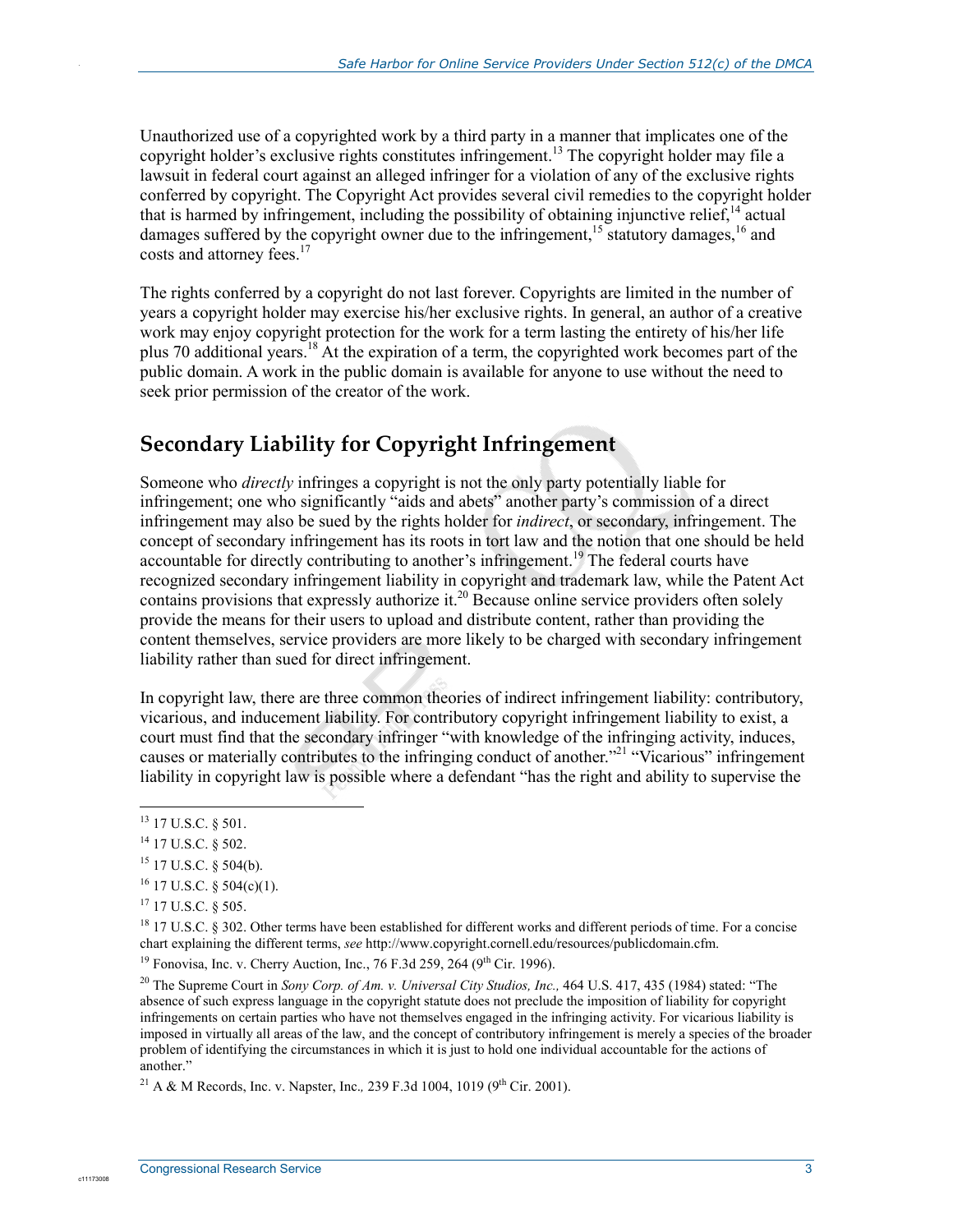infringing activity and also has a direct financial interest in such activities."<sup>22</sup> In 2005, the U.S. Supreme Court expressly adopted a relatively new theory of secondary infringement in copyright cases referred to as "inducement liability." In *Metro-Goldwyn-Mayer Studios, Inc. v. Grokster,*  Ltd., the Court articulated the standard for inducement liability:

[O]ne who distributes a device with the object of promoting its use to infringe copyright, as shown by clear expression or other affirmative steps taken to foster infringement, is liable for the resulting acts of infringement by third parties. ... [M]ere knowledge of infringing potential or of actual infringing uses would not be enough here to subject a distributor to liability. ... The inducement rule, instead, premises liability on purposeful, culpable expression and conduct...  $^{23}$ 

#### **User Generated Content and the Internet**

Copyright protection extends to electronic documents, videos, photos, music, and other copyrightable subject matter that may be accessible via the Internet. Uploading and downloading copyrighted works without the authorization of the copyright holders is generally a violation of the copyright holders' exclusive rights to control, respectively, the distribution and reproduction of their works.<sup>24</sup> However, the fair use doctrine may apply to materials that are posted on websites—that is, someone accused of online copyright infringement may be able to assert fair use to escape liability; as explained above, however, a federal court would need to determine whether the use of such material on a website qualifies as a fair use.

Several types of Internet technologies enable the storage and sharing of "user generated content" (UGC), which is digital content (such as documents, photographs, music, and video) that is supplied by Internet end-users. Many Internet businesses rely on their users to upload and share UGC to further interest in and usage of their websites or software. In most cases, the UGC is protected by copyright (whether owned by the user or a third party), although online posting or sharing of the material may be authorized by the copyright holder (for promotional purposes, for example), the copyright holder may not object to the posting, or the particular unauthorized activity could nevertheless qualify for a liability defense such as "fair use."

A commonly used UGC technology is the "cyberlocker" or "file hosting service," which provides online storage in the Internet "cloud" for users' digital files. After users have uploaded their files to the online storage location, they may access them from mobile devices or other computers as well as share them publicly or with designated friends and coworkers. Dropbox, Google Drive, YouTube, Facebook, and Instagram are all examples of such cyberlocker services. Although these services all require their users to agree to "Terms of Use" or "Terms of Service" that specifically prohibit the uploading of copyrighted content which they do not have the legal right to post, users often violate these terms by engaging in the unauthorized uploading and sharing of copyrighted music files, television shows, and movies.

1

c11173008

<sup>&</sup>lt;sup>22</sup> Gershwin Publ'g Corp. v. Columbia Artists Mgmt, Inc., 443 F2d. 1159, 1162 (2d. Cir. 1971).

 $23$  545 U.S. 913 (2005).

<sup>&</sup>lt;sup>24</sup> *Id.* at 923: *see also* Columbia Pictures Industries, Inc. v. Fung, 710 F.3d 1020, 1034 (9<sup>th</sup> Cir. 2013).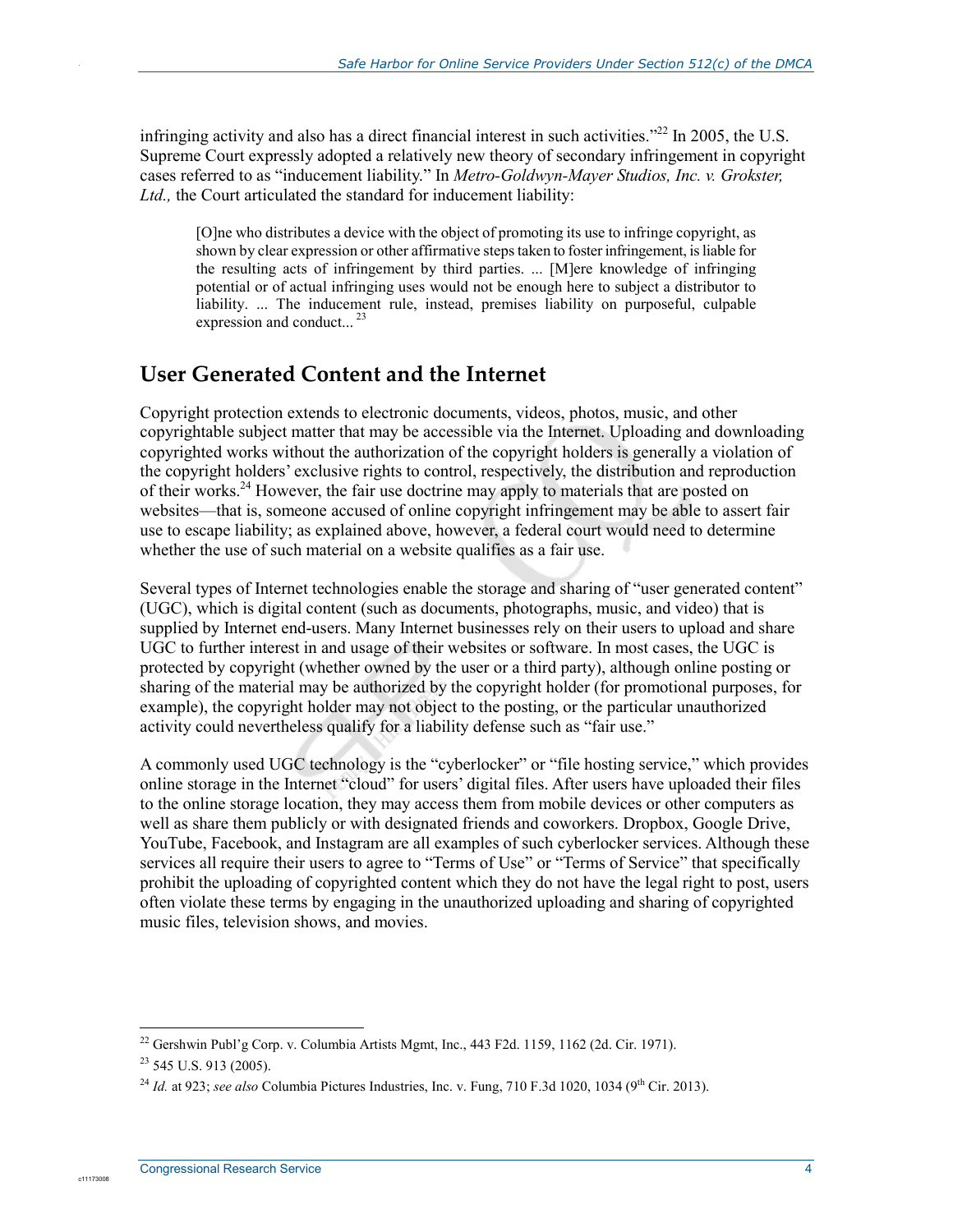# **Safe Harbor Provisions**

Limitations on liability, often called "safe harbors," shelter service providers from copyright infringement suits. The DMCA's safe harbor provisions, codified at 17 U.S.C. § 512, do not confer absolute immunity, but they do significantly limit service providers' liability based on the specific functions they perform.<sup>25</sup> The safe harbors correspond to four functional operations of a service provider: (1) transitory digital network communications, (2) system caching, (3) storage of information on systems or networks at direction of users, and (4) information location tools.<sup>26</sup>

### **Eligibility Threshold for Any Safe Harbor**

For protection under any of the safe harbor provisions, a party must first meet the statutory definition of a "service provider." The DMCA provides two distinct definitions, one applicable to the first safe harbor category and the second applicable to all of the others. Under  $\S 512(a)$ , the transitory communications provision, "service provider" is narrowly defined as "an entity offering the transmission, routing, or providing of connections for digital online communications, between or among points specified by a user, of material of the user's choosing, without modification to the content of the material as sent or received."<sup>27</sup> The remaining three subsections utilize a broader definition of "service provider," applicable to "a provider of online services or network access, or the operator of facilities therefor.<sup>728</sup> For example, this definition encompasses providers offering "Internet access, e-mail, chat room and web page hosting services."<sup>29</sup>

After a party qualifies as a service provider under one of the applicable definitions, there are still two additional threshold requirements that the provider must satisfy:  $30$ 

- The service provider must have adopted, reasonably implemented, and informed its users of a "repeat infringer" policy for the termination of the accounts of subscribers who are repeat copyright infringers.
- The provider must accommodate, and not interfere with, "standard technical measures<sup>331</sup> that are used by copyright owners to identify or protect their works, such as digital watermarks on photographs or digital rights management technologies embedded in videos.

In addition to the three threshold criteria listed above, a service provider must satisfy the specific requirements of the particular safe harbor in question, which are described in the section below.

1

c1117300

<sup>&</sup>lt;sup>25</sup> Ellison v. Robertson, 189 F. Supp. 2d 1051, 1064 (C.D. Cal. 2002), *aff'd in part and rev'd in part*, 357 F.3d 1072 (9<sup>th</sup> Cir. 2004). Service providers who qualify for safe harbor are protected from all monetary and most equitable relief that may arise from copyright liability. In such a situation, "even if a plaintiff can show that a safe harbor-eligible service provider has violated her copyright, the plaintiff will only be entitled to the limited injunctive relief set forth in 17 U.S.C. § 512(j)." Corbis Corp. v. Amazon.com, Inc., 351 F. Supp. 2d 1090, 1098-99 (W.D. Wash. 2004) (citations omitted).

 $26$  17 U.S.C. § 512(a)-(d).

<sup>&</sup>lt;sup>27</sup> 17 U.S.C. § 512(k)(1)(A).

 $^{28}$  17 U.S.C. § 512(k)(1)(B).

<sup>29</sup> H.Rept. 105-551, pt. 2 at 64.

 $30$  17 U.S.C. § 512(i)(1)(A)-(B).

<sup>&</sup>lt;sup>31</sup> "Standard technical measures" is defined at  $\S 512(i)(2)$ .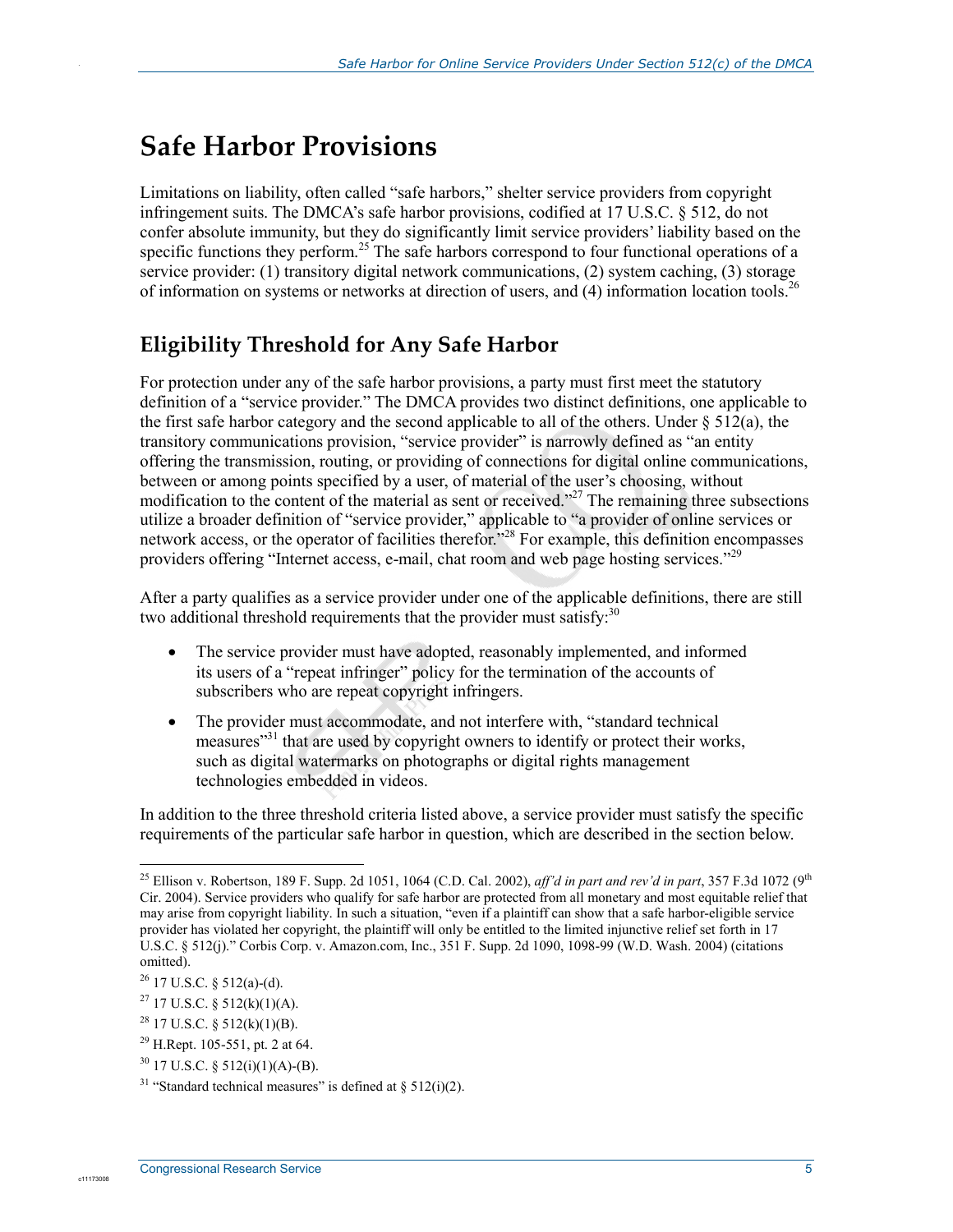Note that qualification for any one of these safe harbors is limited to the criteria detailed in each safe harbor provision, and qualification under one safe harbor category does not affect the eligibility determination for any of the other three.<sup>32</sup>

#### **Requirements for Each Safe Harbor**

#### **§ 512(a) Transitory Digital Network Communications**

When a service provider acts as a data conduit at the request of a third party by "transmitting, routing, or providing connections for, material through a system or network controlled or operated by or for the service provider," it will be shielded from liability for copyright infringement.<sup>33</sup> This safe harbor also protects the service provider for any intermediate and transient storage of the material in the course of conveying the digital information. However, qualification for this safe harbor is subject to several conditions, including the following:  $34$ 

- Data transmission occurs through an automated technical process without selection of the material by the service provider.
- The service provider does not determine the recipients of the material.
- Intermediate or transient copies stored on the provider's system or network must not be accessible to anyone other than the designated recipients, and such copies must not be retained on the system longer than is reasonably necessary.
- The provider must not have modified the content of the transmitted material.

#### **§ 512(b) System Caching**

The second safe harbor category limits ISP liability when it engages in "caching" of online content for purposes of improving network performance. Caching<sup>35</sup> helps to reduce the service provider's network congestion and increase download speeds for subsequent requests for the same data. For example, subscribers to a service provider may transmit certain material to other users of the provider's system or network, at the direction of those users. The service provider may, via an automated process, retain copies of this material for a limited time "so that subsequent requests for the same material can be fulfilled by transmitting the retained copy, rather than retrieving the material from the original source on the network."36 Immunity for service providers that utilize system caching is provided on the condition that the ISP complies with the  $\int$ following: $37$ 

• The content of cached material that is transmitted to subsequent users is not modified by the service provider.

c11173008

1

 $32$  17 U.S.C. § 512(n).

 $33$  17 U.S.C.  $\frac{1}{2}$  512(a).

<sup>34</sup> *Id.*

<sup>&</sup>lt;sup>35</sup> Caching is defined as "intermediate and temporary storage of material on a system or network operated by the service provider." 17 U.S.C. § 512(b).

<sup>36</sup> *Copyright Office Summary,* at 10*.*

 $37$  17 U.S.C. § 512(b)(2)(A)-(E).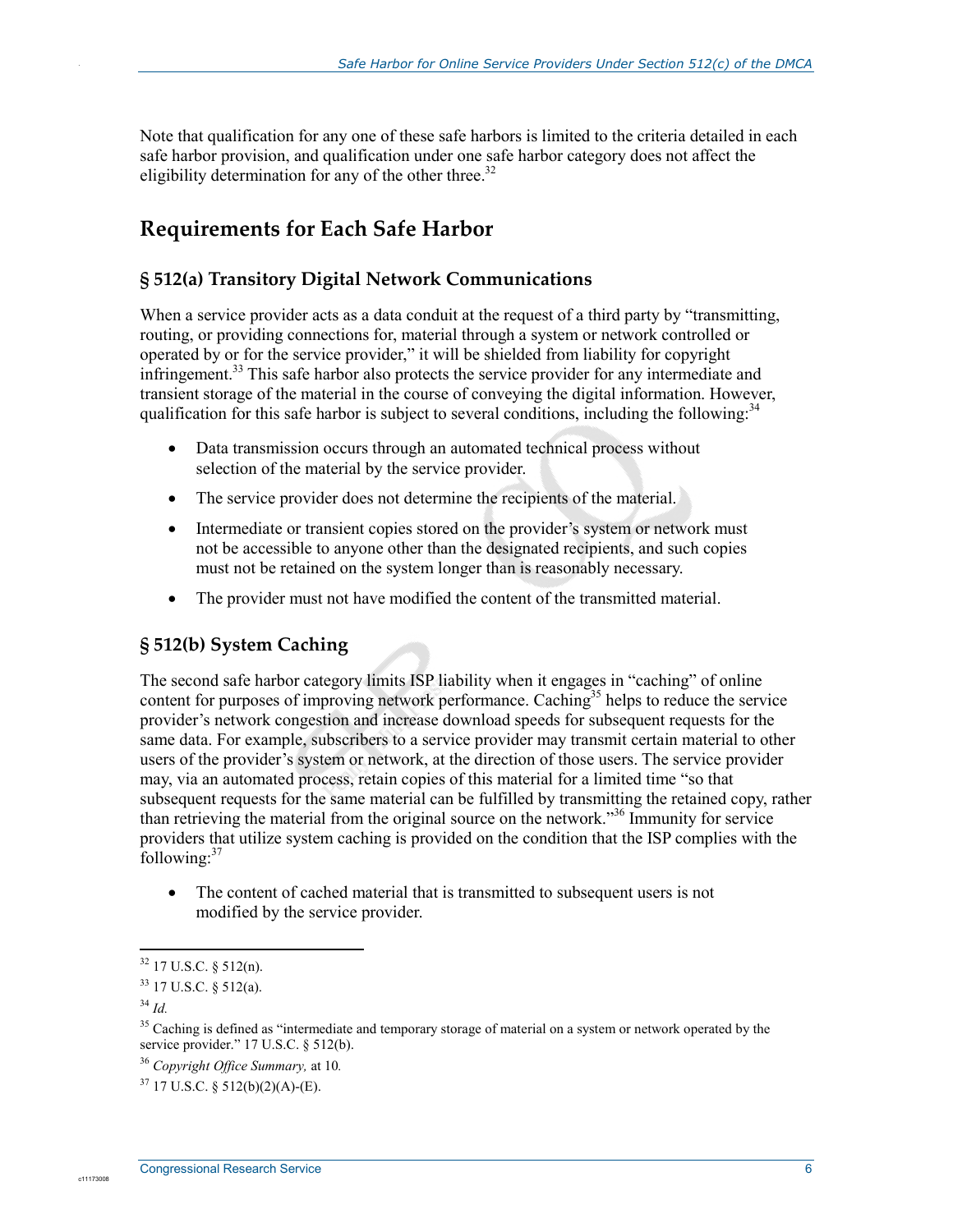- The provider complies with industry standard rules regarding the refreshing, reloading, or other updating of the cached material.
- The provider does not interfere with the ability of technology that returns "hit" count information that would otherwise have been collected had the website not been cached to the person who posted the material.
- The provider must impose the same conditions that the original poster of the material required for access, such as passwords or payment of a fee.
- The provider must remove or block access to any material that is posted without the copyright owner's authorization, upon being notified that such material has been previously removed from the originating site, or that the copyright owner has obtained a court order for the material to be removed from the originating site or to have access to the material be disabled.

#### **§ 512(c) Information Residing on Systems or Networks at Direction of Users**

This safe harbor, which is the primary focus of this report, protects against copyright infringement claims due to storage of infringing material at the direction of a user on ISP systems or networks. Such storage includes "providing server space for a user's website, for a chat room, or other forum in which material may be posted at the direction of users."38 The conditions placed on receiving the benefit of this safe harbor are as follows:<sup>39</sup>

- The service provider lacks actual knowledge of the infringing material hosted or posted on its system or network.
- In the absence of actual knowledge, the service provider is "not aware of facts or circumstances from which infringing activity is apparent."40
- Upon obtaining either actual knowledge or awareness of infringing material, the service provider must "act[] expeditiously to remove, or disable access to, the material."<sup>41</sup>
- Where the provider has the right and ability to control the infringing activity, it must not derive a financial benefit directly attributable to that activity.
- Upon receiving proper notification of claimed infringement, the service provider must act "expeditiously" to remove or block access to the material.
- The service provider must designate an agent to receive notifications of claimed infringement. The contact information for this agent must be filed with the Register of Copyrights<sup>42</sup> and also be displayed to the public on the service provider's website.

.

<sup>1</sup>  $38$  H.Rept. 105-551, pt. 2, 105<sup>th</sup> Cong. 2d Sess. 53 (1998).

 $39$  17 U.S.C. § 512(c).

 $^{40}$  17 U.S.C. § 512(c)(1)(A)(ii).

<sup>&</sup>lt;sup>41</sup> 17 U.S.C. § 512(c)(1)(A)(iii).

 $42$  "The Register of Copyrights is directed to maintain a directory of designated agents available for inspection by the public, both on the website of the Library of Congress, and in hard copy format on file at the Copyright Office." H.Rept. 105-551, pt. 2 at 55.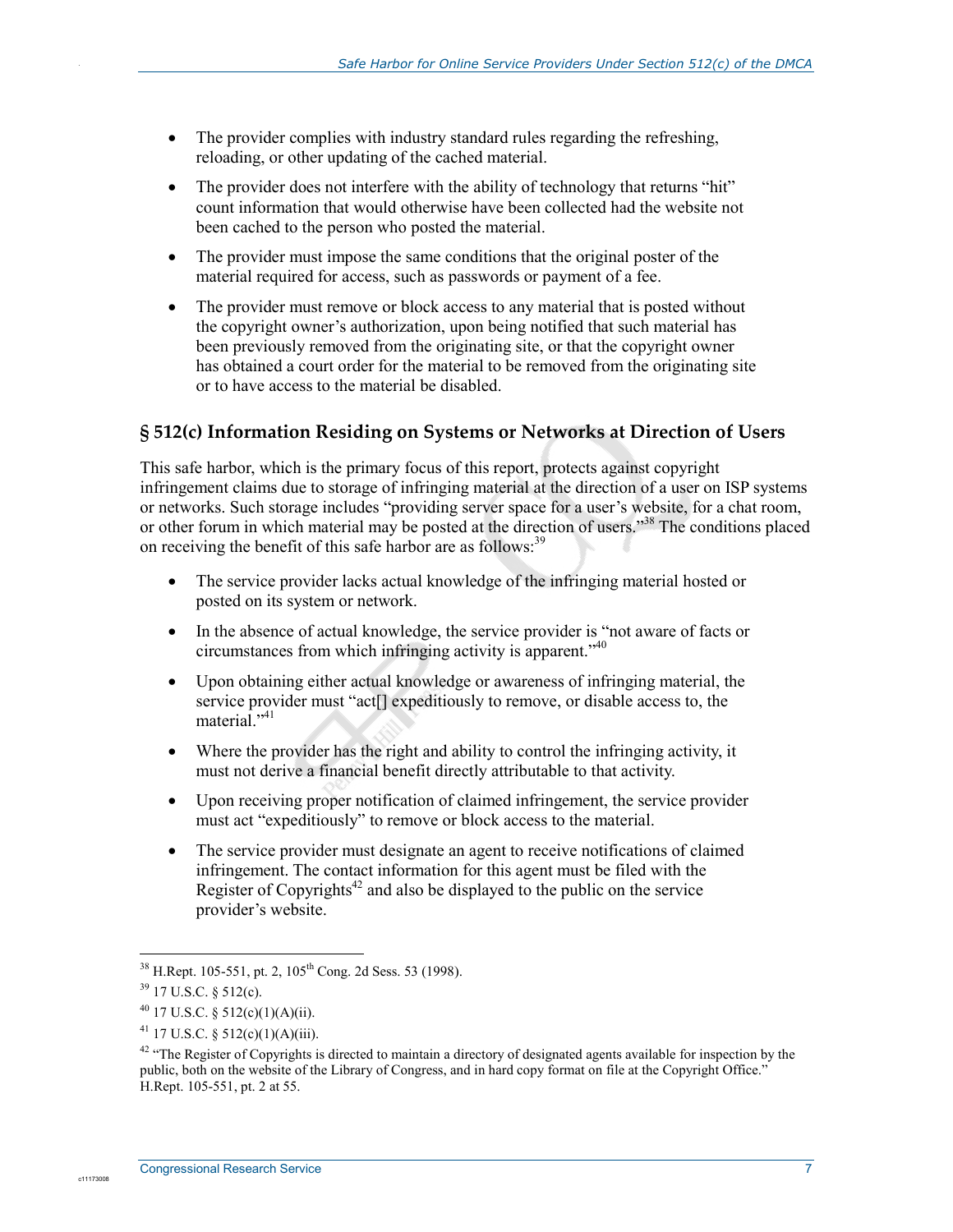- Copyright owners must adhere to a prescribed procedure to inform the provider's designated agent of claimed infringement. To constitute effective notification, the copyright owner must "comply substantially" with the statutory requirements of  $$512(c)(3):^{43}$ 
	- 1. The notification is in writing, signed physically or electronically by a person authorized to act on behalf of the owner of the copyright allegedly infringed.
	- 2. The notification identifies the material that is claimed to have been infringed and provides sufficient information allowing the service provider to locate the material.
	- 3. The complaining party includes a statement, under penalty of perjury, that the party has a "good faith belief" that the use of the material is not authorized by the copyright owner, and that the information in the notification is accurate.

#### **§ 512(d) Information Location Tools**

The fourth safe harbor classification immunizes service providers that provide users access to websites that contain infringing material by using "information location tools" such as hypertext links, indexes, and directories.<sup> $44$ </sup> The conditions attached are substantially similar to those that apply to the "system storage" safe harbor provision discussed above, § 512(c), including lack of actual or constructive knowledge requirements, notice and take-down procedures, and absence of direct financial benefit.<sup>45</sup> The rationale for protecting service providers under this provision is to promote development of the search tools that make finding information possible on the Internet.<sup>46</sup> Without a safe harbor for providers of these tools, the human editors and cataloguers compiling Internet directories might be overly cautious for fear of being held liable for infringement.

#### **Takedown Notices**

One condition common to three of the four categories is the requirement that upon proper notification by the copyright owner of online material being displayed or transmitted without authorization, a service provider must "expeditiously" remove or disable access to the allegedly infringing material.47 This "notice and takedown" obligation does not apply when the service provider functions as a passive conduit of information under  $\S 512(a)$ , but is a condition that must be met to obtain shelter under the remaining three safe harbor provisions. As indicated by the eligibility conditions in each subsection of  $\S 512(b)$ -(d), the notice and takedown procedure varies slightly for each.

To prevent abuse of the notice and takedown procedure,  $\S 512(f)$  provides damages, costs, and attorneys' fees to any service provider that is injured by a knowing, material misrepresentation that an item or activity is infringing.<sup>48</sup> For example, any person who sends a "cease and desist"

1

c1117300

<sup>&</sup>lt;sup>43</sup> 17 U.S.C. § 512(c)(3)(A)(i)-(vi).

<sup>44 17</sup> U.S.C. § 512(d).

 $45$  17 U.S.C. § 512(d)(1)-(3).

<sup>46</sup> H.Rept. 105-551, pt. 2 at 58.

<sup>47</sup> *See* 17 U.S.C. § 512(b)(E), (c)(C), and (d)(3).

<sup>&</sup>lt;sup>48</sup> "Knowingly' means that a party actually knew, should have known if it acted with reasonable care or diligence, or (continued...)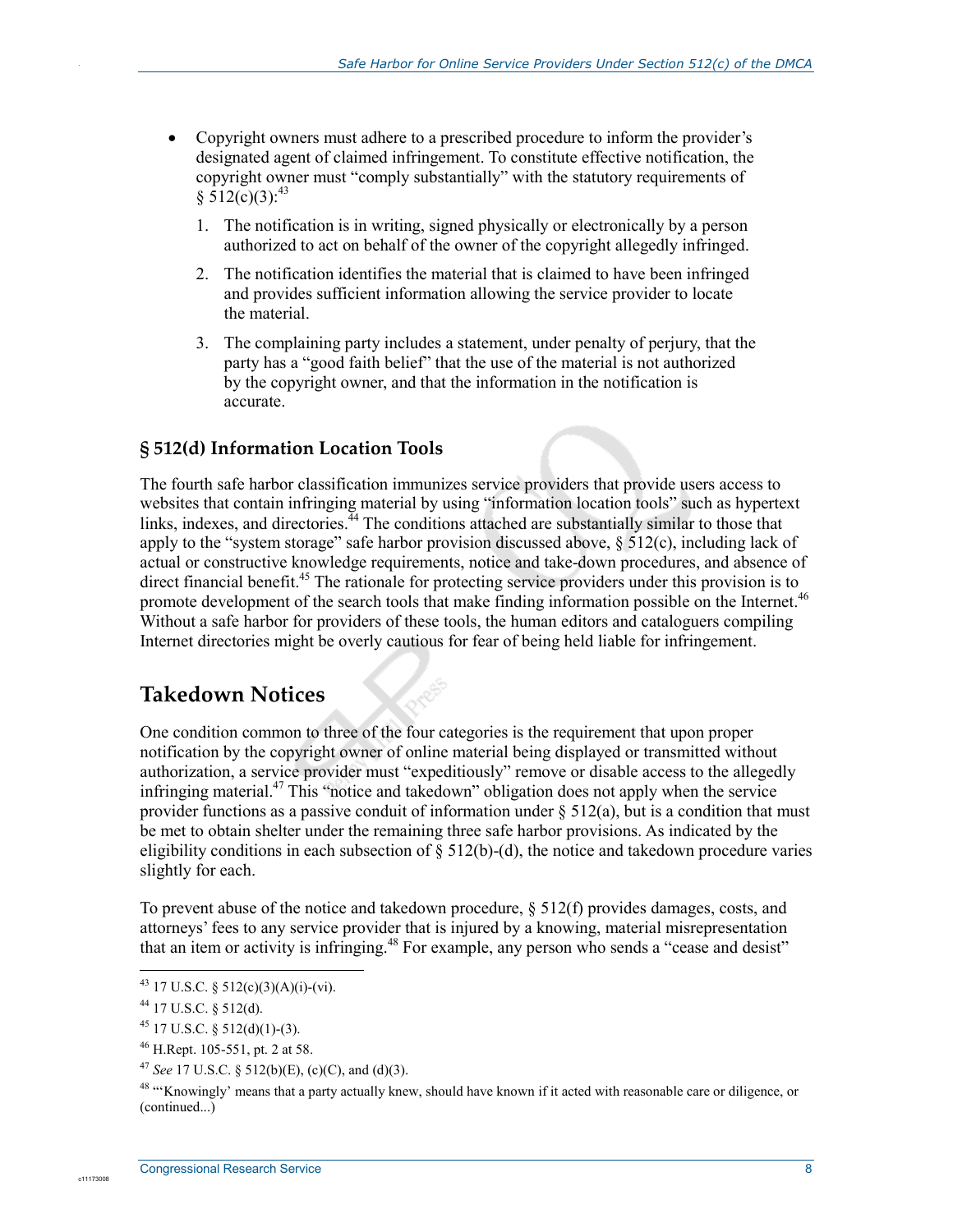letter to a service provider, with the knowledge that the claims of copyright infringement are false, may be liable to the accused infringer for damages.

#### **Limited Injunctive Relief Still Possible**

As noted earlier, the DMCA's safe harbor provisions do not confer absolute immunity from legal liability for copyright infringement. Although they ensure that qualifying service providers are not liable for monetary damages, service providers may still be liable for certain injunctive relief. For example, in the case of service providers that provide either (1) system caching, (2) storage of information on systems or networks at direction of users, or (3) information location tools, the court may grant injunctive relief with respect to a service provider in one or more of the following forms:

- an order restraining the service provider from providing access to infringing material or activity residing at a particular online site on the provider's system or network;
- an order restraining the service provider from providing access to a subscriber or account holder of the service provider's system or network who is engaging in infringing activity and is identified in the order, by terminating the accounts of the subscriber or account holder that are specified in the order;
- such other injunctive relief as the court may consider necessary to prevent or restrain infringement of copyrighted material specified in the order of the court at a particular online location, if such relief is the least burdensome to the service provider among the forms of relief comparably effective for that purpose.<sup>49</sup>

# **Judicial Interpretations of the § 512(c) Safe Harbor**

Since the enactment of the DMCA, many online service providers have been the target of infringement lawsuits by large companies that own copyrighted content, particularly recorded music, television shows, and motion pictures. These lawsuits typically accuse the service provider of direct, vicarious, and contributory copyright infringement, as well as inducement of infringement. The cases often begin by the service provider asserting a DMCA safe harbor as an affirmative defense that limits its infringement liability; as an affirmative defense, the service provider has the burden of establishing that it meets the safe harbor's eligibility requirements.<sup>50</sup> If this burden is satisfied, courts often find for the defendant on summary judgment. It is important to keep in mind that a service provider's inability to qualify for a safe harbor does not mean that it is presumptively liable for copyright infringement; rather, the copyright holder must still prove its infringement claim.

 $\overline{a}$ 

c1117300

<sup>(...</sup>continued)

would have had no substantial doubt had it been acting in good faith, that it was making misrepresentations. 'Material' means that the misrepresentation affected the ISP's response to a DMCA letter." Online Policy Group v. Diebold, Inc., 337 F. Supp. 2d 1195, 1204 (N.D. Cal. 2004) (citations omitted).

 $^{49}$  17 U.S.C. § 512(j)(1)(A).

 $50$  *See* Columbia Pictures Industries, Inc. v. Fung, 710 F.3d 1020, 1039 (9<sup>th</sup> Cir. 2013).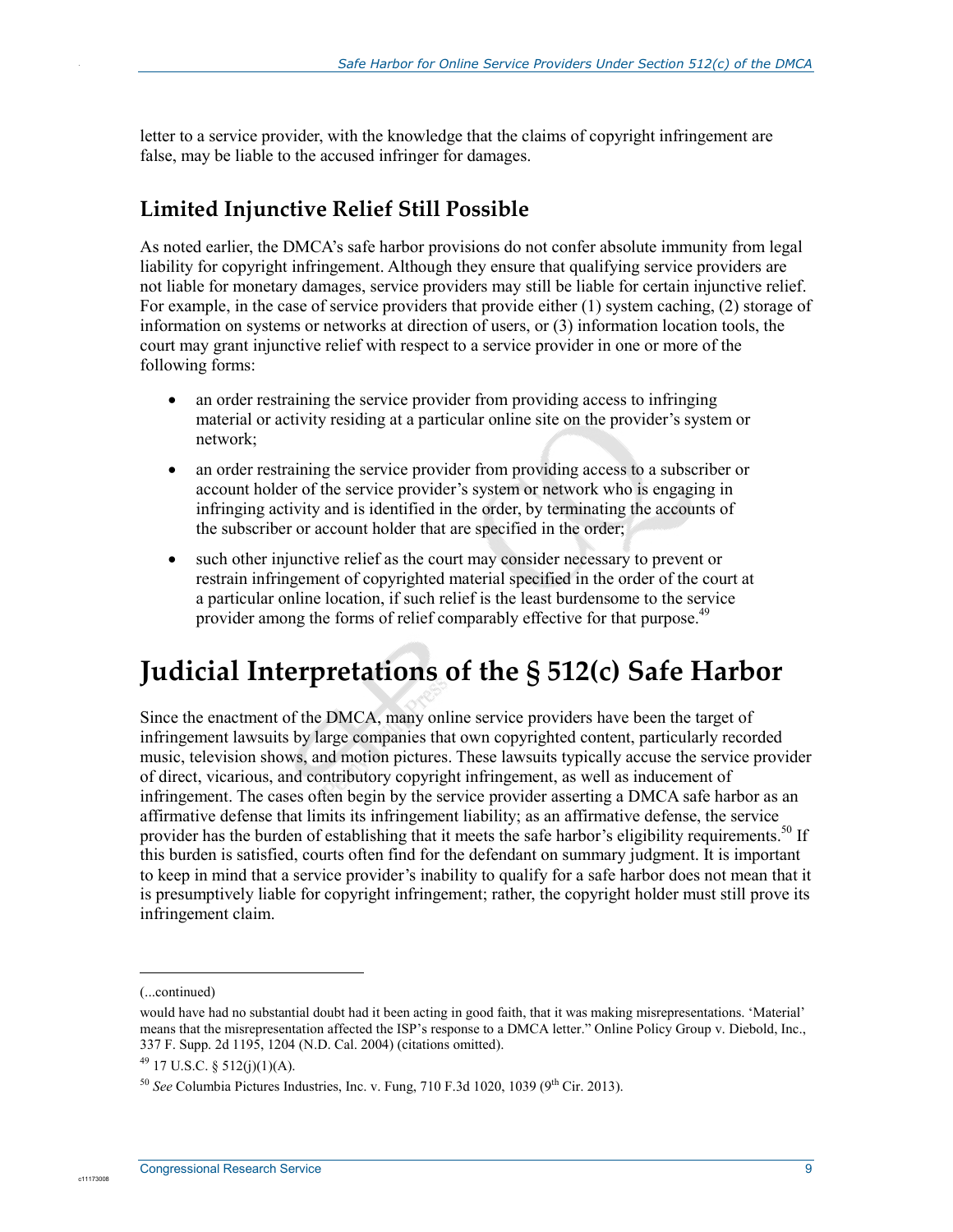Through the many cases in which the  $\S$  512(c) safe harbor is asserted as protecting a service provider from some forms of infringement liability, the federal courts have had an opportunity to interpret the statutory language and evaluate the scope of the safe harbor's application. What follows is a discussion of these cases.

#### **Burden of Policing Infringement**

Section 512(m) expressly provides that the DMCA's safe harbor provisions are not conditioned upon a service provider "monitoring its service or affirmatively seeking facts indicating infringing activity."51 The federal courts generally agree that the DMCA imposes the duty to police infringement on the copyright holders, not the service providers. In *Perfect 10, Inc. v. CCBill LLC,* the Ninth Circuit Court of Appeals explained that

The DMCA notification procedures place the burden of policing copyright infringement identifying the potentially infringing material and adequately documenting infringement squarely on the owners of the copyright. We decline to shift a substantial burden from the copyright owner to the provider...

The district court in *Viacom International, Inc. v. YouTube, Inc.,* agreed with the *Perfect 10*  appellate court, remarking that placing the burden on the copyright holder to monitor for infringing activity

makes sense, as the infringing works in suit may be a small fraction of millions of works posted by others on the service's platform, whose provider cannot by inspection determine whether the use has been licensed by the owner, or whether its posting is a "fair use" of the material, or even whether its copyright owner or licensee objects to its posting.<sup>53</sup>

#### **Definition of "Storage"**

In *Viacom International, Inc. v. YouTube, Inc.,* the large media conglomerate Viacom argued (among many other things) that YouTube, the most popular video-sharing website, did not qualify for the  $\S 512(c)$  safe harbor because it replicates, transmits, and displays videos, rather than merely "stores" the UGC. The district court disagreed with Viacom's proposed narrow definition of "storage," and explained that the statutory definition of "service provider" is defined as "a provider of online services or network access, or the operator of facilities therefor," and includes <sup>"</sup> an entity offering the transmission, routing, or providing of connections for digital online communications.<sup>554</sup> Thus, the court held that the "collateral scope" of "storage" includes YouTube's offering of software functions that facilitate user access to the UGC, which include reproduction, display, or performance of the videos.<sup>55</sup>

1

c1117300

 $51$  17 U.S.C. § 512(m)(1).

 $52$  488 F.3d 1102, 1113 (9<sup>th</sup> Cir. 2007).

<sup>53 718</sup> F. Supp. 2d 514, 524 (S.D.N.Y. 2010).

<sup>54</sup> *Id.* at 526, *citing* 17 U.S.C. § 512(k)(1)(B).

<sup>&</sup>lt;sup>55</sup> *Id.* at 527. *See also* UMG Recordings, Inc. v. Shelter Capital Partners LLC, 718 F.3d 1006, 1016 (9<sup>th</sup> Cir. 2013) (finding that the § 512(c) safe harbor extends to infringement resulting not just from the provider's storage of UGC, but also any services that the provider operates to facilitate users' access to the material).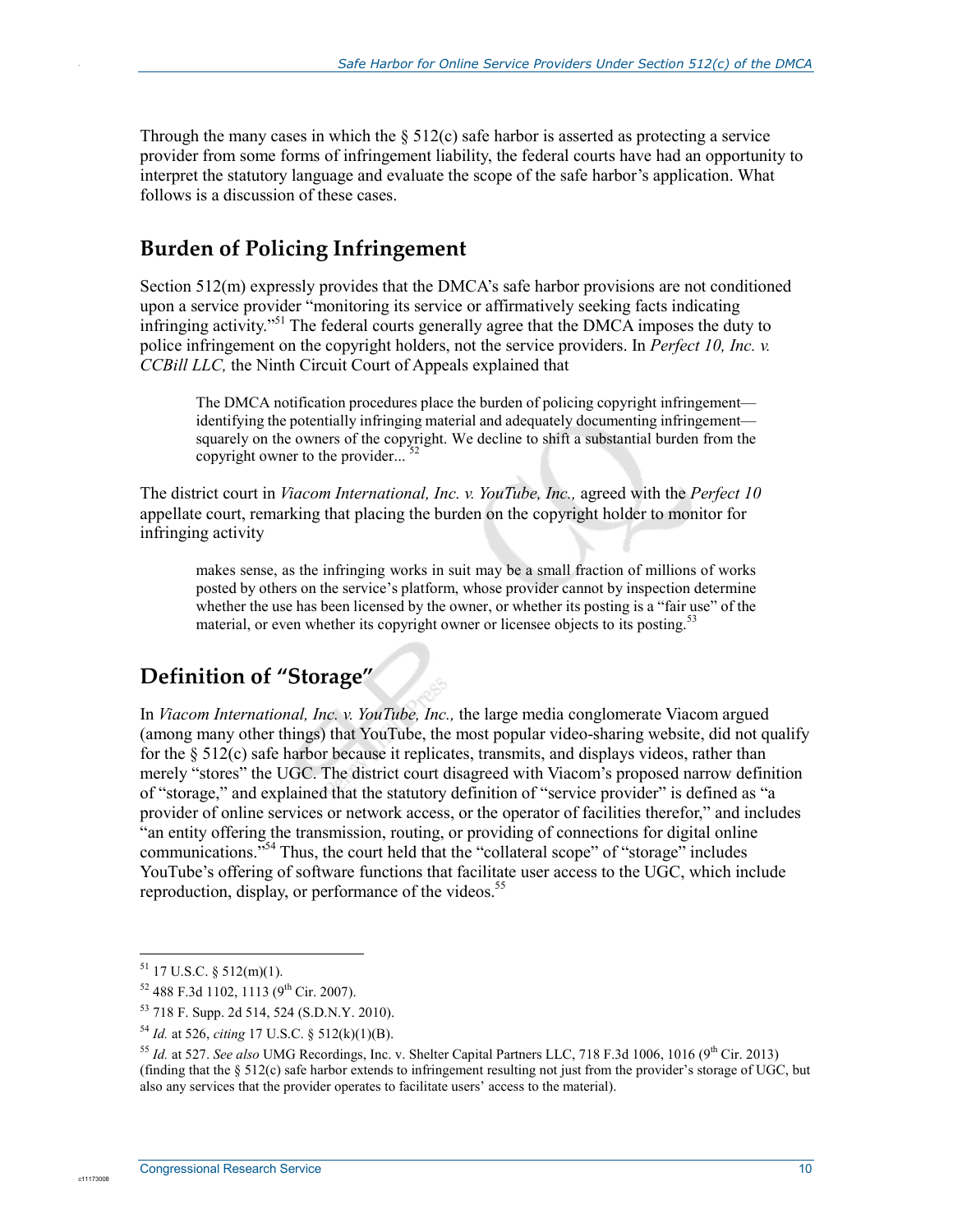#### **Repeat Infringer Termination Policy**

In *Ellison v. Robertson*,<sup>56</sup> the defendant service provider was denied safe harbor protection for failure to meet the threshold eligibility requirements under  $\S$  512(i), the "repeat infringer termination policy" provision. Stephen Robertson had electronically scanned and converted into digital files several science fiction novels written by Harlan Ellison, without authorization of the copyright owner. Robertson then uploaded and copied the files onto newsgroups that are carried by several ISPs, including America Online, Inc. (AOL). Once Ellison learned of the infringing activity, he e-mailed a notice of copyright infringement pursuant to the DMCA notification procedures. AOL, however, claimed never to have received the notice. Receiving no response, the plaintiff then filed a copyright infringement suit against AOL and other parties.

The Ninth Circuit Court of Appeals reversed the district court's conclusion that AOL qualified for a safe harbor limitation of liability. The appellate court found "at least a triable issue of material fact" regarding AOL's threshold eligibility for safe harbor under  $\S 512(i)$ .<sup>57</sup> First, the court explained that  $\S 512(i)(1)(A)$  has three separate requirements for a service provider to fulfill:

- Adopt a policy that provides for the termination of service access for repeat copyright infringers in appropriate circumstances.
- Inform users of the service policy.
- Implement the policy in a reasonable manner.

The court determined that there was "ample evidence in the record" to suggest that AOL failed to satisfy the last of these requirements. Because AOL had changed the e-mail address to which infringement notifications were being sent and did not close the old e-mail account or forward the messages to the new address, "AOL allowed notices of potential copyright infringement to fall into a vacuum and to go unheeded."58 This fact alone provides a basis for a reasonable jury to find that AOL did not "reasonably implement<sup>[]"</sup> a policy against repeat infringers.<sup>59</sup>

### **Notification Requirement**

In *ALS Scan, Inc. v. RemarQ Communities, Inc.*, the Fourth Circuit Court of Appeals considered whether a service provider is eligible for protection when it is alerted to infringing activity by "imperfect notice" that does not strictly comply with the notification procedures specified in §  $512(c)(3)$ .<sup>60</sup> ALS Scan holds the copyrights to over 10,000 "adult" photographs which were posted on newsgroups that were operated by the service provider RemarQ Communities. Upon discovering that RemarQ's servers contained infringing material, ALS Scan sent a "cease and desist" letter to RemarQ, requesting deletion of two specific newsgroups that contained the photographs. However, the district court in *ALS Scan* found that the notice was "fatally defective" in complying with  $\S 512(c)(3)$  because ALS Scan never provided RemarQ with a "representative" list" of the infringing photographs. Nor did it identify the pornographic photographs with

1

.

<sup>56 357</sup> F.3d 1072 (9<sup>th</sup> Cir. 2004)

<sup>57</sup> *Id.* at 1080.

<sup>58</sup> *Id*.

<sup>59</sup> *Id*.

 $^{60}$  239 F.3d 619, 620 (4<sup>th</sup> Cir. 2001).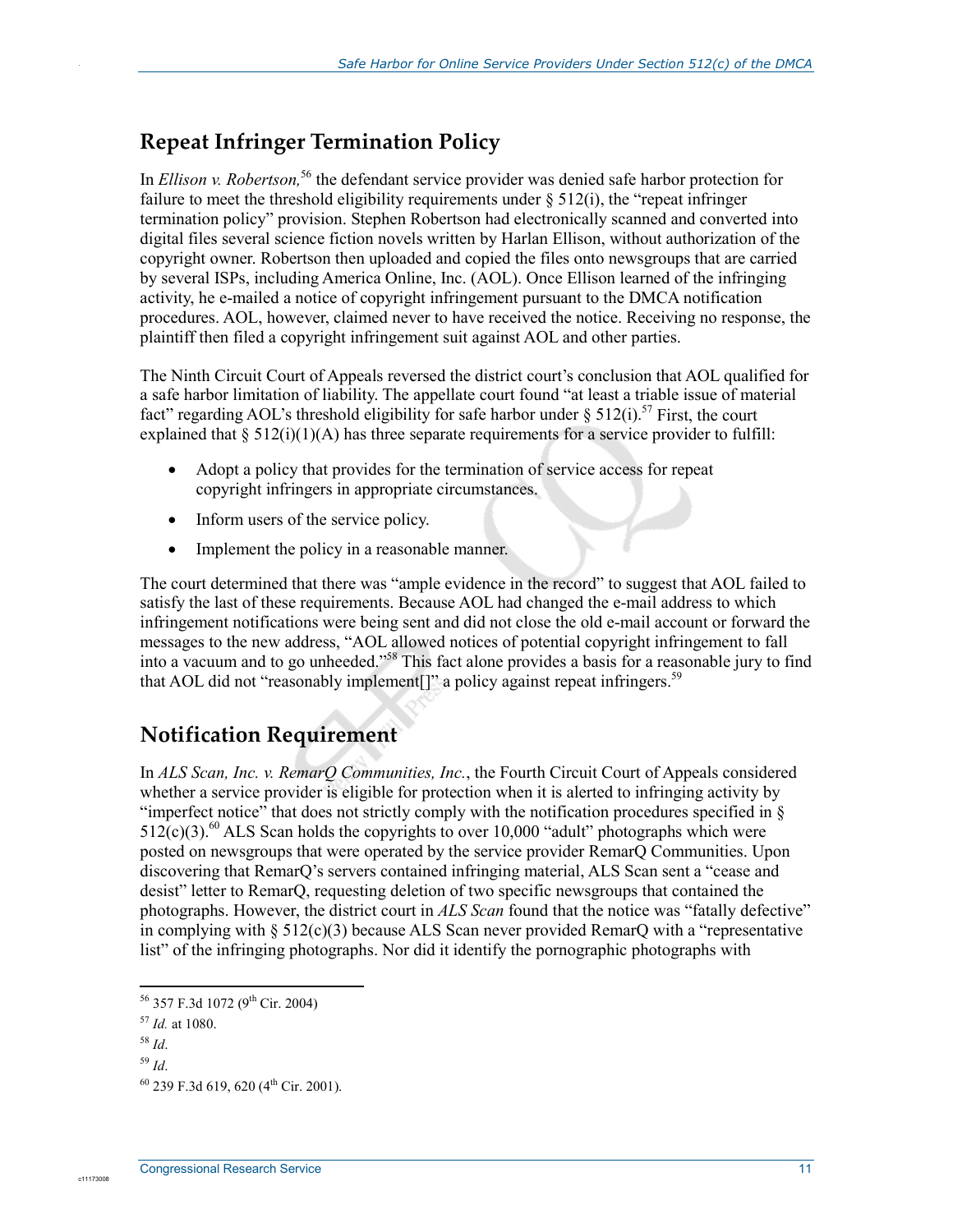"sufficient detail" to enable RemarQ to locate and disable access to them.<sup>61</sup> In reversing the district court's ruling granting summary judgment in favor of RemarQ, the court of appeals held that ALS Scan had "substantially complied" with DMCA notification requirements because its notice letter identified by name the two RemarQ newsgroup sites "created solely for the purpose of publishing and exchanging ALS Scan's copyrighted images" and also referred RemarQ to website addresses where RemarQ could find pictures and names of ALS Scan's adult models.<sup>62</sup> Thus, the court of appeals held that since RemarQ was provided with a notice that *substantially* complied with the DMCA, the service provider could not rely on a claim of defective notice to maintain the safe harbor defense.<sup>63</sup>

#### **Actual Knowledge of Infringement**

The DMCA requires a service provider to remove or disable access to material upon obtaining "actual knowledge that the material or an activity using the material on the system or network is infringing."64 (A service provider may also choose to ignore its actual knowledge of infringement, but doing so would render it ineligible for safe harbor protection.) A mere "generalized awareness" of infringement, even if it may be prevalent throughout its digital network or system, does not impose a legal duty on a service provider to monitor or search for infringements.<sup>65</sup> Rather, a service provider must have "knowledge of specific and identifiable infringements of particular individual items" before the legal duty is triggered.<sup>66</sup> The Second Circuit Court of Appeals in *Viacom International, Inc. v. YouTube, Inc.* reasoned that "the nature of the removal obligation itself contemplates knowledge or awareness of specific infringing material, because expeditious removal is possible only if the service provider knows with particularity which items to remove."<sup>67</sup>

In *Corbis Corp. v. Amazon.com, Inc.*,<sup>68</sup> the federal district court determined that the electronic commerce company Amazon.com had qualified for safe harbor with regard to infringing activity allegedly occurring in its zShops third-party vendor service.<sup>69</sup> Corbis, a company that licenses art images and celebrity photographs, had sued Amazon, claiming that several hundred images in which it had a "copyright interest" were being copied, displayed, and sold through Amazon's

1

.

<sup>61</sup> *Id.* at 624.

 $62$  *Id.* at 624-25. The court further explained, "[W]hen a letter provides notice equivalent to a list of representative works that can be easily identified by the service provider, the notice substantially complies with the notification requirements." *Id.* at 625.

<sup>63</sup> *Id.* at 620 (emphasis in original).

 $64$  17 U.S.C. § 512(c)(1)(A)(i), (iii).

<sup>&</sup>lt;sup>65</sup> Viacom Int'l, Inc. v. YouTube, Inc., 718 F. Supp. 2d 514, 523-24 (S.D.N.Y. 2010) ("To let knowledge of a generalized practice of infringement in the industry, or of a proclivity of users to post infringing materials, impose responsibility on service providers to discover which of their users' postings infringe a copyright would contravene the structure and operation of the DMCA.").

<sup>66</sup> *Id.* at 523. *See also* Viacom Int'l, Inc. v. YouTube, Inc., 676 F.3d 19, 26 (2d Cir. 2012) (hold that "the District Court correctly held that the § 512(c) safe harbor requires knowledge or awareness of specific infringing activity.").

<sup>67</sup> *Id.* at 30.

<sup>68 351</sup> F. Supp. 2d 1090 (W.D. Wash. 2004).

<sup>&</sup>lt;sup>69</sup> "The zShops platform allows individuals and retailers (referred to as 'vendors') to showcase their products and sell them directly to online consumers. Amazon, however, does not sell any of its own inventory on the zShops platform." Id. at 1094.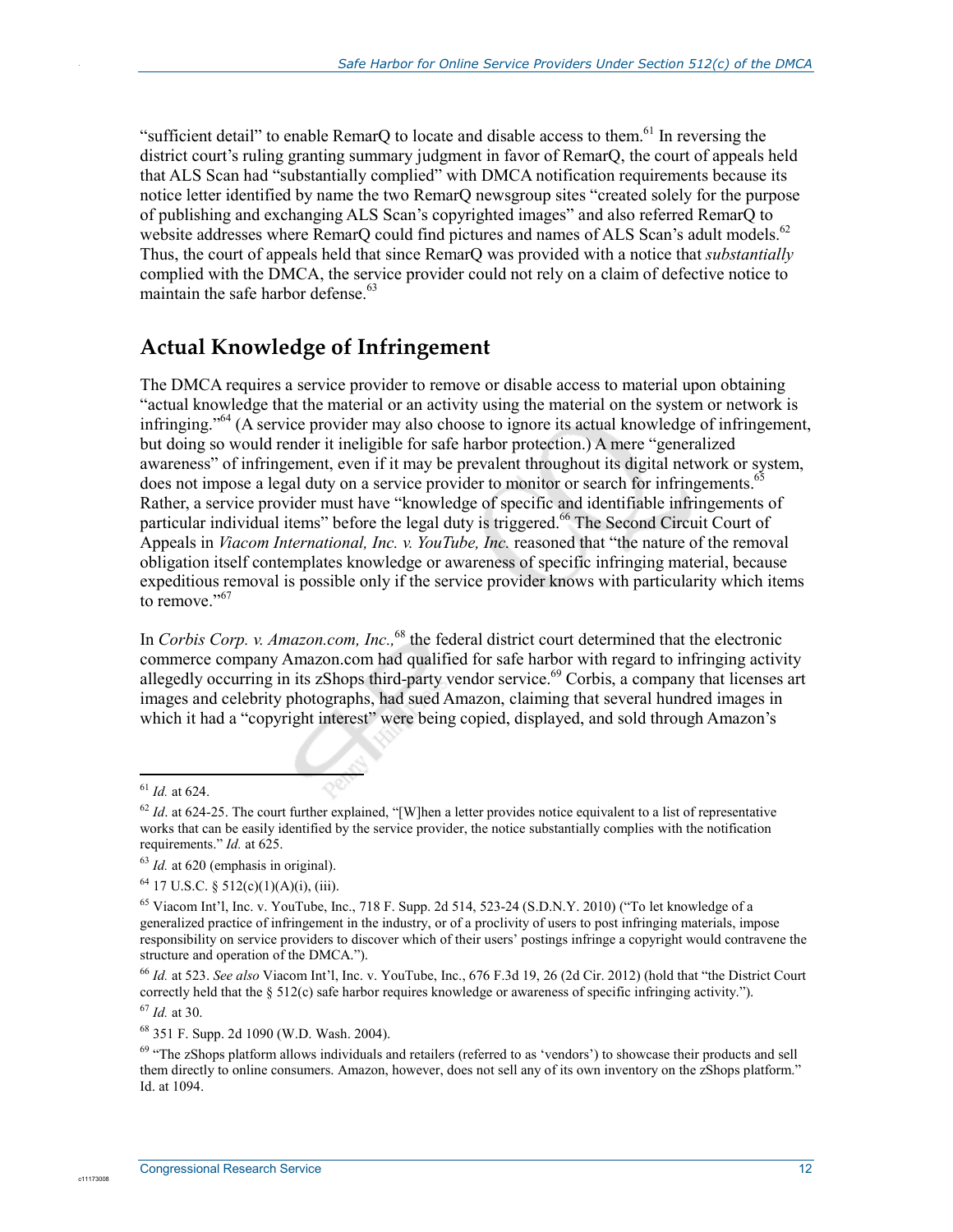zShops sites.<sup>70</sup> Amazon sought liability protection under the § 512(c) safe harbor. The court found that Amazon did not have actual knowledge that material on its network is infringing because Corbis, prior to filing the lawsuit, had never attempted to notify Amazon about the alleged infringing conduct of zShop vendors. Thus, the court explained, Corbis missed its opportunity to provide "the most powerful evidence of a service provider's knowledge–actual notice of infringement from the copyright holder. $v^{71}$ 

In *UMG Recordings, Inc. v. Shelter Capital Partners LLC*, Universal Music Group (UMG), one of the largest recorded music and music publishing companies, sued Veoh Networks, an operator of a website that allowed users to share videos with others.<sup>72</sup> First, the Ninth Circuit Court of Appeals observed that UMG had not notified Veoh of any specific infringing video on its system and thus, like Corbis Corporation, the failure to use the formal DMCA notice protocol "stripped it of the most powerful evidence of a service provider's knowledge."73 UMG argued, however, that Veoh, by hosting a category of copyrighted content such as "music videos" for which it had no license from any major music company, had actual knowledge of the infringing material on its website.<sup>74</sup> The appellate court rejected this proposition, holding that with only the "general" knowledge that one's services could be used to share infringing material," a service provider lacks actual knowledge of infringement.<sup>75</sup>

#### **"Red Flag" Apparent Knowledge of Infringement**

In the absence of "actual knowledge" that materials or activities on their system or network are infringing, a service provider has an obligation to "expeditiously" remove or disable access to infringing content when it becomes "aware of facts or circumstances from which infringing activity is apparent."<sup>76</sup> The service provider's duty to remove material upon obtaining an "awareness" of apparent infringing activity is the so-called "red flag" provision of the DMCA and it is distinct from the "actual knowledge" requirement discussed in the previous section.

In *Perfect 10 Inc. v. CCBill LLC,* the Ninth Circuit Court of Appeals disagreed with the plaintiff's allegation that the defendants (who provided web hosting services to other websites) had received notice of apparent infringement from "red flags" such as websites that were named "illegal.net" and "stolencelebritypics.com."<sup>77</sup> The appellate court explained that "[w]hen a website traffics in pictures that are titillating by nature, describing photographs as 'illegal' or 'stolen' may be an attempt to increase their salacious appeal, rather than an admission that the photographs are actually illegal or stolen. We do not place the burden of determining whether photographs are actually illegal on a service provider."<sup>78</sup>

.

<sup>1</sup> <sup>70</sup> *Id*. at 1096-97.

<sup>71</sup> *Id*. at 1107.

<sup>&</sup>lt;sup>72</sup> UMG Recordings, Inc. v. Shelter Capital Partners LLC, 718 F.3d 1006 (9<sup>th</sup> Cir. 2013).

<sup>73</sup> *Id.* at 1020, *citing Corbis Corp. v. Amazon.com, Inc.,* 351 F. Supp. 2d 1090 (W.D. Wash. 2004).

<sup>74</sup> *Id.* at 1021.

<sup>75</sup> *Id.* at 1022.

<sup>76 17</sup> U.S.C. § 512(c)(1)(A)(ii), (iii).

 $^{77}$  488 F.3 1102, 1114 (9<sup>th</sup> Cir. 2007).

<sup>78</sup> *Id.*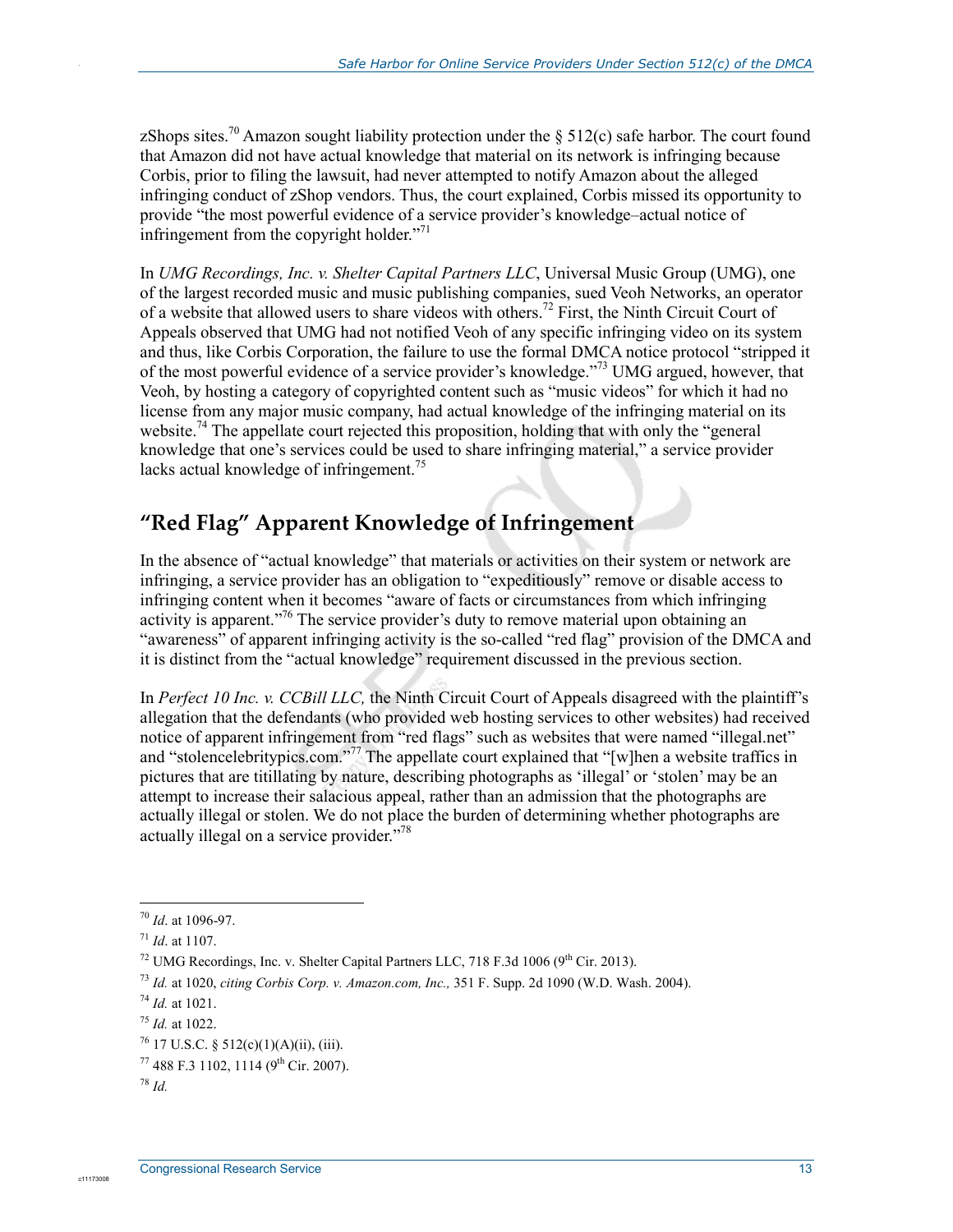The appellate court in *Viacom International, Inc. v. YouTube, Inc.* described the difference between actual knowledge and "red flag knowledge" as being "between a subjective and an objective standard:"

[T]he actual knowledge provision turns on whether the provider actually or "subjectively" knew of specific infringement, while the red flag provision turns on whether the provider was subjectively aware of facts that would have made the specific infringement "objectively" obvious to a reasonable person. The red flag provision, because it incorporates an objective standard, is not swallowed up by the actual knowledge provision under our construction of the § 512(c) safe harbor. Both provisions do independent work, and both apply only to specific instances of infringement.<sup>79</sup>

#### **Willful Blindness**

.

The doctrine of willful blindness is used widely within the federal judiciary in criminal law cases involving criminal statutes that require proof that a defendant acted knowingly or willfully, in order to hold defendants accountable so that they "cannot escape the reach of these statutes by deliberately shielding themselves from clear evidence of critical facts that are strongly suggested by the circumstances."<sup>80</sup> The Supreme Court has previously explained that "persons who know enough to blind themselves to direct proof of critical facts *in effect* have actual knowledge of those facts  $^{981}$ 

In a case examining induced patent infringement liability, *Global-Tech Appliances, Inc. v. SEB S.A.*,<sup>82</sup> the Supreme Court described a two-part test for the willful blindness doctrine:

- 1. The defendant must subjectively believe that there is a high probability that a fact exists.
- 2. The defendant must take deliberate actions to avoid learning of that fact.<sup>83</sup>

The Court believed that these two requirements of the willful blindness doctrine provide "an appropriately limited scope that surpasses recklessness and negligence."<sup>84</sup> The differences between these three standards, according to the Court, are as follows:

- "[A] willfully blind defendant is one who takes deliberate actions to avoid confirming a high probability of wrongdoing and who can almost be said to have actually known the critical facts."
- "[A] reckless defendant is one who merely knows of a substantial and unjustified risk of such wrongdoing."
- "[A] negligent defendant is one who should have known of a similar risk but, in fact, did not."<sup>85</sup>

1

 $^{79}$  Viacom Int'l, Inc. v. YouTube, Inc., 676 F.3d 19, 31 (2d Cir. 2012).

<sup>80</sup> Global-Tech Appliances, Inc. v. SEB S.A., 131 S. Ct. 2060, 2068-69 (2011).

<sup>81</sup> *Id.* at 2069 (emphasis added).

<sup>82</sup> For more information on this decision, *see* CRS Report R41976, *Intent Standard for Induced Patent Infringement: Global-Tech Appliances, Inc. v. SEB S.A.* , by Brian T. Yeh.

<sup>&</sup>lt;sup>83</sup> *Global-Tech*, 131 S. Ct. at 2070 (citing various opinions of the Courts of Appeals that have articulated the doctrine). <sup>84</sup> *Id*.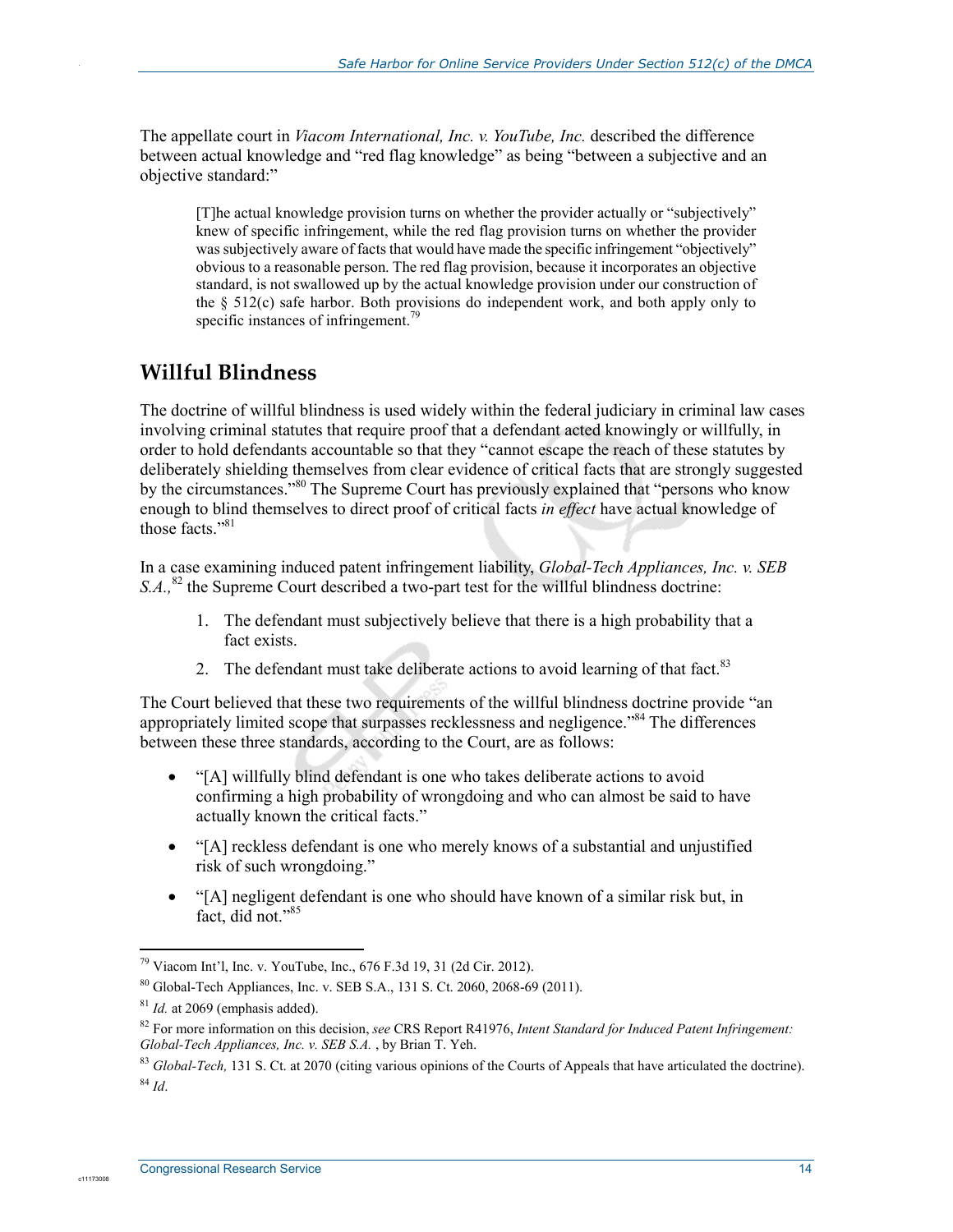The Second Circuit Court of Appeals in *Viacom International, Inc. v. YouTube, Inc.* was the first appellate court to consider the application of the common law willful blindness doctrine in the DMCA context. The court acknowledged that the DMCA does not expressly mention willful blindness. Nevertheless, the court held that the doctrine could apply in certain circumstances "to demonstrate knowledge or awareness of specific instances of infringements under the DMCA,<sup>886</sup> for example, if a service provider makes deliberate efforts to avoid obtaining knowledge of specific infringing activity.

The Ninth Circuit Court of Appeals in *UMG Recordings, Inc. v.* Shelter Capital Partners LLC also agreed with the *Viacom* appellate court that "a service provider cannot willfully bury its head in the sand to avoid obtaining such specific knowledge."<sup>87</sup> However, in the case at hand, the court found "no evidence that Veoh acted in such a manner," but instead noted that "Veoh promptly removed infringing material when it became aware of specific instances of infringement.<sup>88</sup>

### **"Right and Ability to Control" Infringing Activity**

Section  $512(c)(1)(B)$  specifies that for a service provider to be eligible for the safe harbor applicable to online storage functions, the provider must not receive a "financial benefit directly attributable to the infringing activity" that it has the "right and ability to control."<sup>89</sup> The federal courts have held that the ability of a service provider to remove or block access to materials posted on its website or stored on its network is *not enough* to prove that the service provider had the "right and ability to control" the infringing activity.<sup>90</sup> Instead, the courts have required evidence of "something more" than the service provider's technical ability to remove or block infringing materials, which demonstrates the service provider's ability to exert "substantial influence on the activities of users."91 For example, the federal district court in *Perfect 10, Inc. v. Cybernet Ventures, Inc.* found the requisite control where the service provider had established a monitoring program by which its webmasters received "detailed instructions regard[ing] issues of layout, appearance, and content."92 The service provider also forbade certain types of content and refused access to users who failed to comply with its instructions. In addition, the appellate court in *Viacom International, Inc. v. YouTube, Inc.* suggested that "inducement of copyright infringement under *Metro-Goldwyn-Mayer Studios Inc. v. Grokster, Ltd.*, which "premises liability on purposeful, culpable expression and conduct," might also rise to the level of control under  $\S 512(c)(1)(B)$ .

1

<sup>(...</sup>continued)

<sup>&</sup>lt;sup>85</sup> *Id.* at 2070-71. (citations omitted).

<sup>86</sup> Viacom Int'l, Inc. v. YouTube, Inc., 676 F.3d 19, 35 (2d Cir. 2012).

 $87$  718 F.3d 1006, 1023 (9<sup>th</sup> Cir. 2013).

<sup>88</sup> *Id.* 

 $89$  17 U.S.C. § 512(c)(1)(B).

<sup>90</sup> *Viacom*, 676 F.3d at 38.

<sup>91</sup> *Id.*

<sup>92 213</sup> F. Supp. 2d 1146, 1173 (C.D. Cal. 2002).

<sup>93</sup> *Viacom*, 676 F.3d at 38.